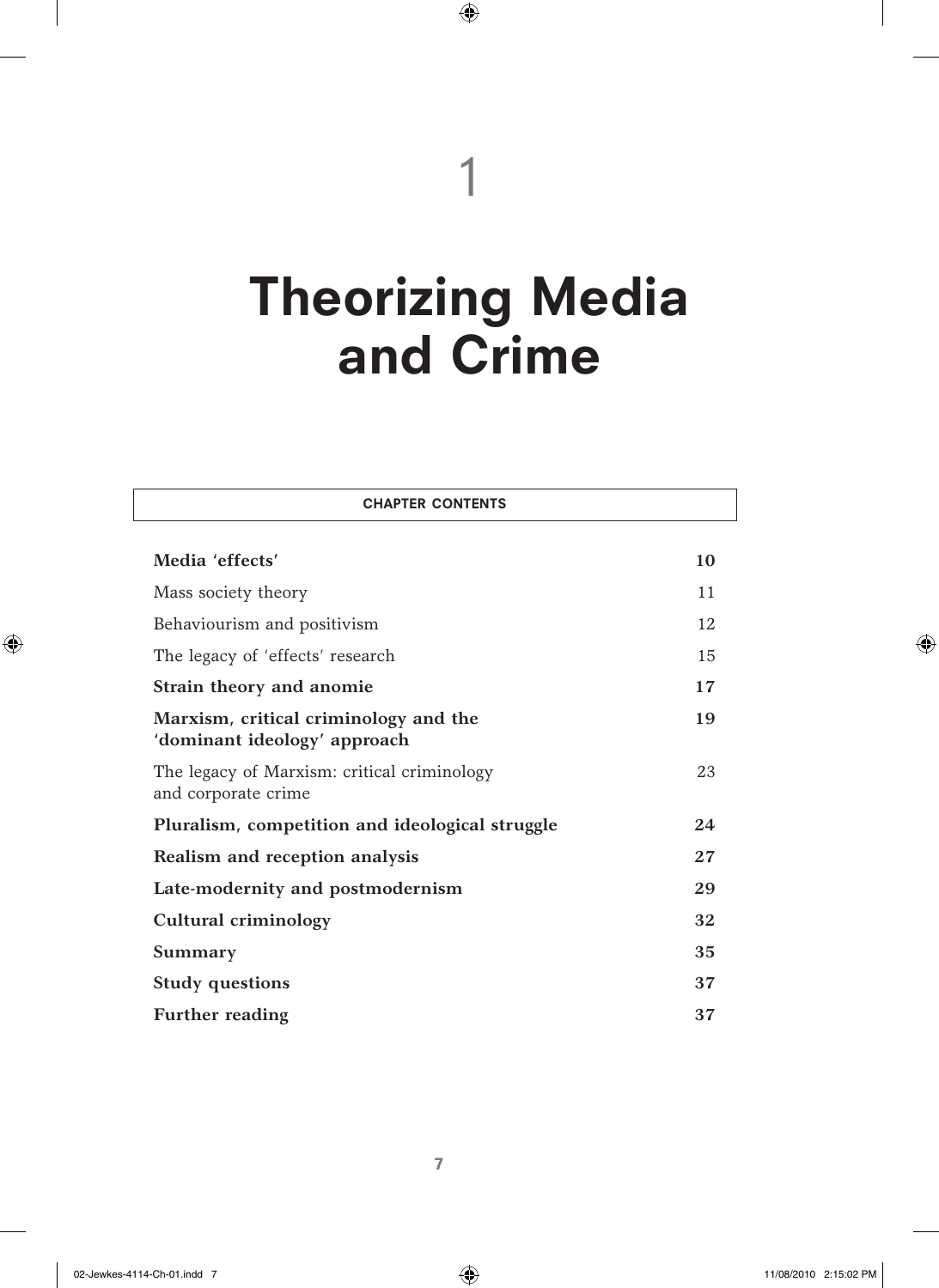$\bigoplus$ 

# **OVERVIEW**

Chapter 1 provides:

- An overview of the theoretical contours that have shaped the academic fields of criminology and media studies during the modern period.
- A discussion of the 'media effects' debate; its origins, its epistemological value and its influence on contemporary debates about media, crime and violence.
- An analysis of the theories both individual (behaviourism, positivism) and social (anomie, dominant ideology) – which have dominated debates about the relationship between media and crime within the academy.
- An analysis of the theories (pluralism, left realism) which have emerged from within the academy but which have explicitly addressed the implications of theory for practitioners and policymakers.
- An exploration of new, emerging theories which can broadly be called 'postmodern', including cultural criminology.

# KEY TERMS

■ anomie ■ Marxism

⊕

- behaviourism mass media
- crime mass society
- criminalization mediated
- critical criminology paradigm
- cultural criminology pluralism
- 
- 
- 
- hypodermic syringe model psychoanalysis
- 
- 
- 
- 
- 
- 
- 
- 
- 'effects' research <br>■ political economy
- folk devils positivism
- hegemony postmodernism
	-
- late modernity <br>■ reception analysis
- left realism <br>■ stereotyping

Why are we so fascinated by *crime* and deviance? If the media can so successfully engage the public's fascination, can they equally tap into – and increase – people's fears about crime? Is the media's interest in – some would say, obsession with – crime *harmful*? What exactly *is* the relationship between the *mass media* and crime? Students and researchers of both criminology and media studies have sought to understand the connections between media and crime for well over a century. It's interesting to note that, although rarely working together, striking parallels can be found between the efforts of criminologists and media theorists to understand and 'unpack' the relationships between crime, deviance and criminal justice on the one hand, and media and popular culture on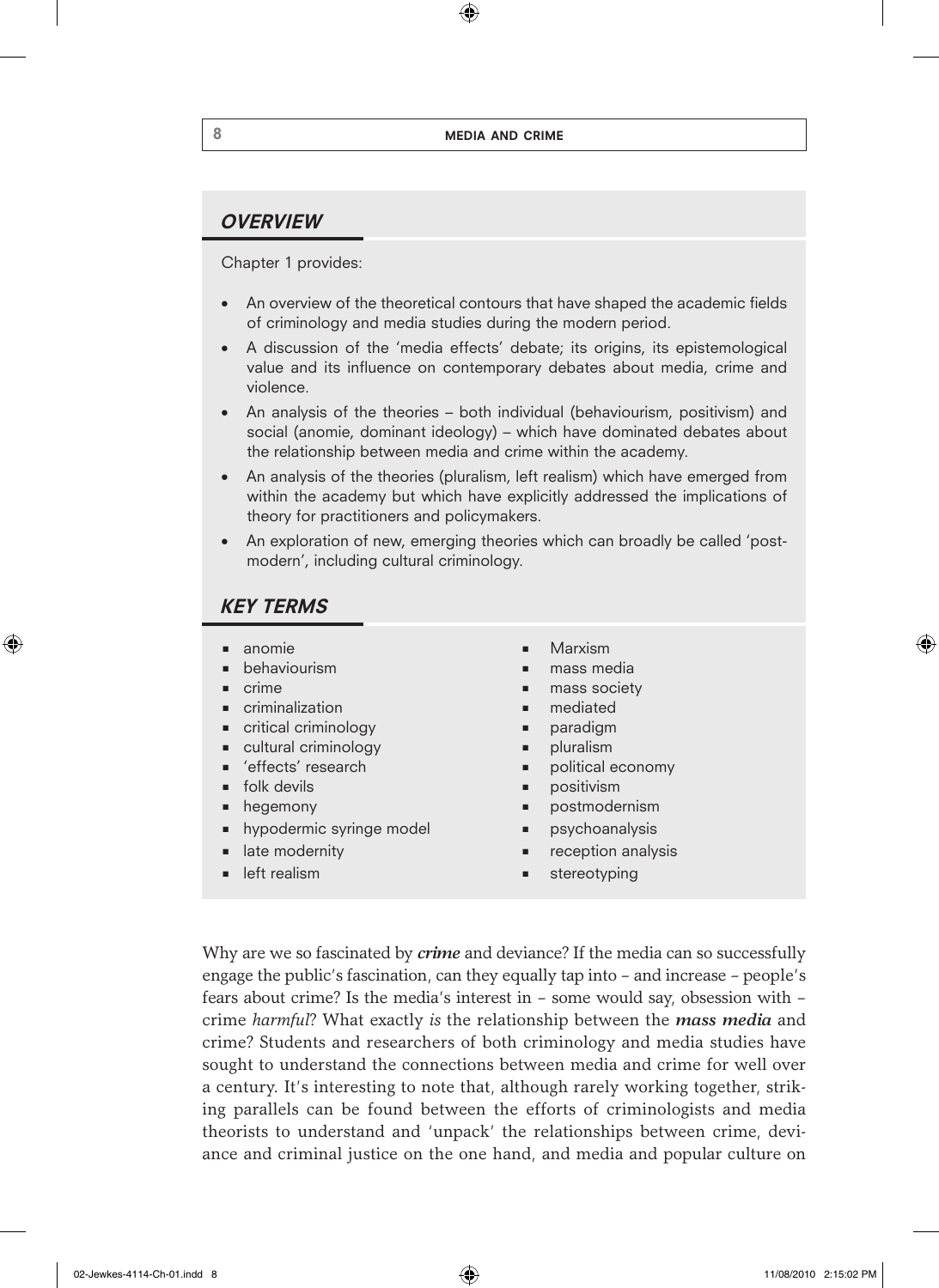# THEORIZING MEDIA AND CRIME **1998** 9

⊕

the other. Indeed, it is not just at the interface between crime and media that we find similarities between the two disciplines. Parallels between criminology and media studies are evident even when we consider some of the most fundamental questions that have concerned academics in each field, such as 'what *makes* a criminal?' and 'why do the mass media *matter*?' The reason for this is that as criminology and media studies have developed as areas of interest, they have been shaped by a number of different theoretical and empirical perspectives which have, in turn, been heavily influenced by developments in related fields, notably sociology and psychology, but also other disciplines across the arts, sciences and social sciences. Equally, academic research is almost always shaped by external forces and events from the social, political, economic and cultural worlds. Consequently we can look back through history and note how major episodes and developments – for example, Freud's 'discovery' of the unconscious, or the exile of Jewish intellectuals to America at the time of Nazi ascendancy in Germany – have influenced the intellectual contours of both criminology and media studies in ways that, at times, have synthesized the concerns of each. In addition, the interdisciplinary nature of both subject areas and their shared origins in the social sciences, has meant that, since the 1960s when they were introduced as degree studies at universities, a number of key figures working at the nexus between criminology and media/cultural studies have succeeded in bringing their work to readerships in both subject areas – Steve Chibnall, Stanley Cohen, Richard Ericson, Stuart Hall and Jock Young to name just a few.

The purpose of this first chapter is to introduce some of this cross-disciplinary scholarship and to develop a theoretical context for what follows in the remainder of the book. The chapter is not intended to provide a comprehensive overview of all the theoretical perspectives that have shaped media research and criminology in the modern era – an endeavour that could fill at least an entire book on its own. Instead, it will draw from each tradition a few of the major theoretical 'pegs' upon which we can hang our consideration of the relationship between media and crime. These approaches are presented in an analogous fashion with an emphasis on the points of similarity and convergence between the two fields of study (but remember that, in the main, scholars in media studies have worked entirely independently of those in criminology, and vice versa). In addition, the theoretical perspectives discussed in this chapter are presented in the broadly chronological order in which they were developed, although it is important to stress that theories do not simply appear and then, at some later date, disappear, to be replaced by something altogether more sophisticated and enlightening. While we can take an overview of the development of an academic discipline and detect some degree of linearity in so far as we can see fundamental shifts in critical thinking, this linearity does not mean that there were always decisive breaks in opinion as each theoretical phase came and went. In fact, there is a great deal of overlap in the approaches that follow, with many points of correspondence as well as conflict. Nor does

♠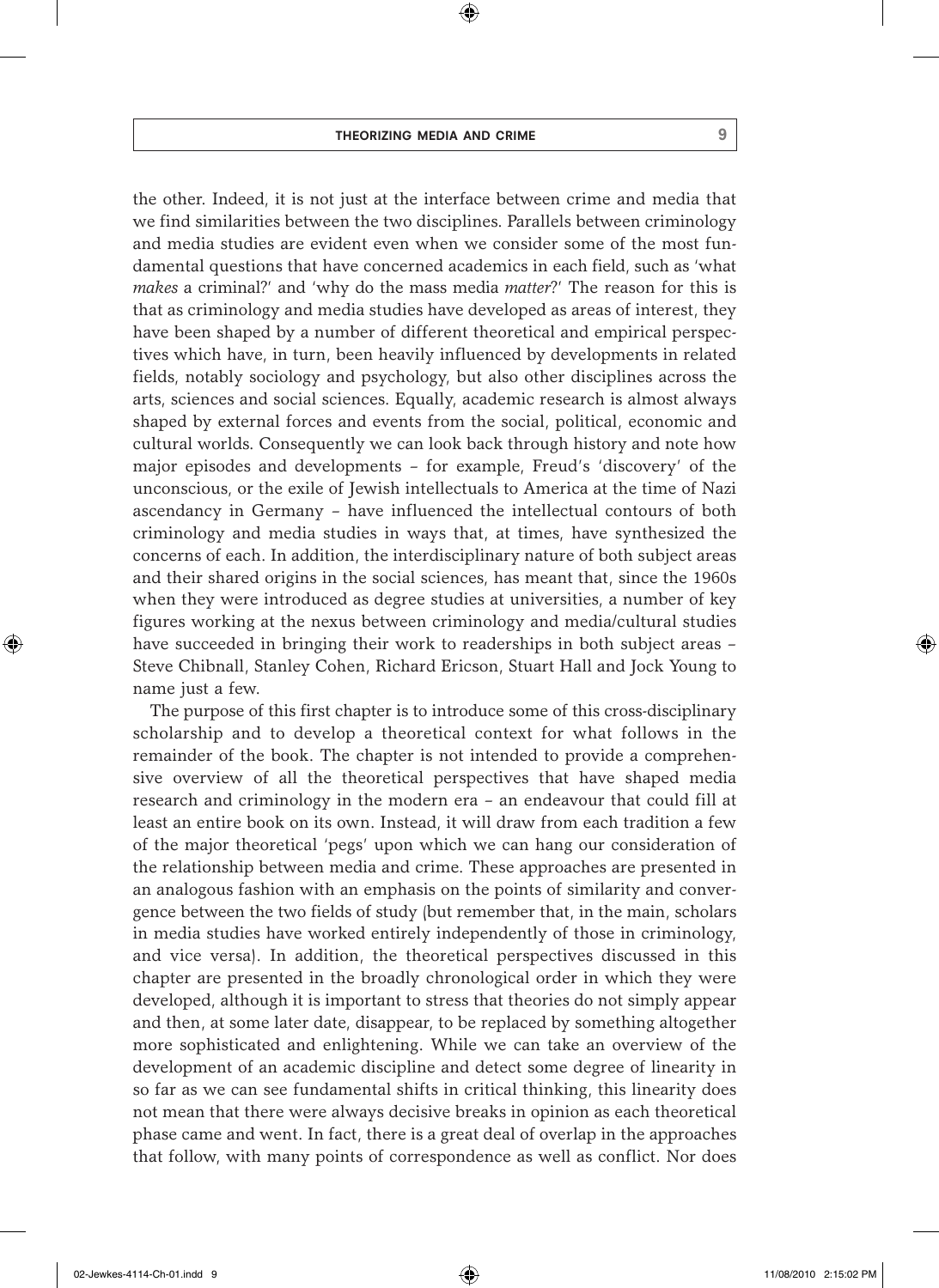⊕

it necessarily indicate a coherence of opinion within each theoretical position or, even any real sense of progress in our understanding and knowledge of certain issues. As Tierney puts it:

There is always a danger of oversimplification when trying to paint in some historical background, of ending up with such broad brushstrokes that the past becomes a caricature of itself, smoothed out and shed of all those irksome details that confound an apparent coherence and elegant simplicity. (1996: 49)

Notwithstanding that what follows is of necessity selective, condensed and painted with a very broad brush, this chapter seeks to locate the last 50 years of university-taught media studies and criminology within over 100 years of intellectual discourse about the theoretical and empirical connections between media and crime. We will start with one of the most enduring areas of research that our discussion of theory begins: that of media 'effects'.

# Media 'effects'

One of the most persistent debates in academic and lay circles concerning the mass media is the extent to which media can be said to cause anti-social, deviant or criminal behaviour: in other words, to what degree do media images bring about *negative* effects in their viewers? The academic study of this phenomenon – '*effects research*' as it has come to be known – developed from two main sources: *mass society* theory and *behaviourism*. Although deriving from different disciplines – sociology and psychology respectively – these two approaches find compatibility in their essentially pessimistic view of society and their belief that human nature is unstable and susceptible to external influences. This section explores how mass society theory and psychological behaviourism gave rise to the notion that media images are responsible for eroding moral standards, subverting consensual codes of behaviour and corrupting young minds.

It is often taken as an unassailable fact that society has become more violent since the advent of the modern media industry. The arrival and growth of film, television and, latterly, computer technologies, have served to intensify public anxieties but there are few crime waves which are genuinely new phenomena, despite the media's efforts to present them as such. For many observers, it is a matter of 'common sense' that society has become increasingly characterized by crime – especially violent crime – since the advent of the mass media, resulting in a persistent mythology that the two phenomena are 'naturally' linked. Yet as Pearson (1983) illustrates, the history of respectable fears goes

♠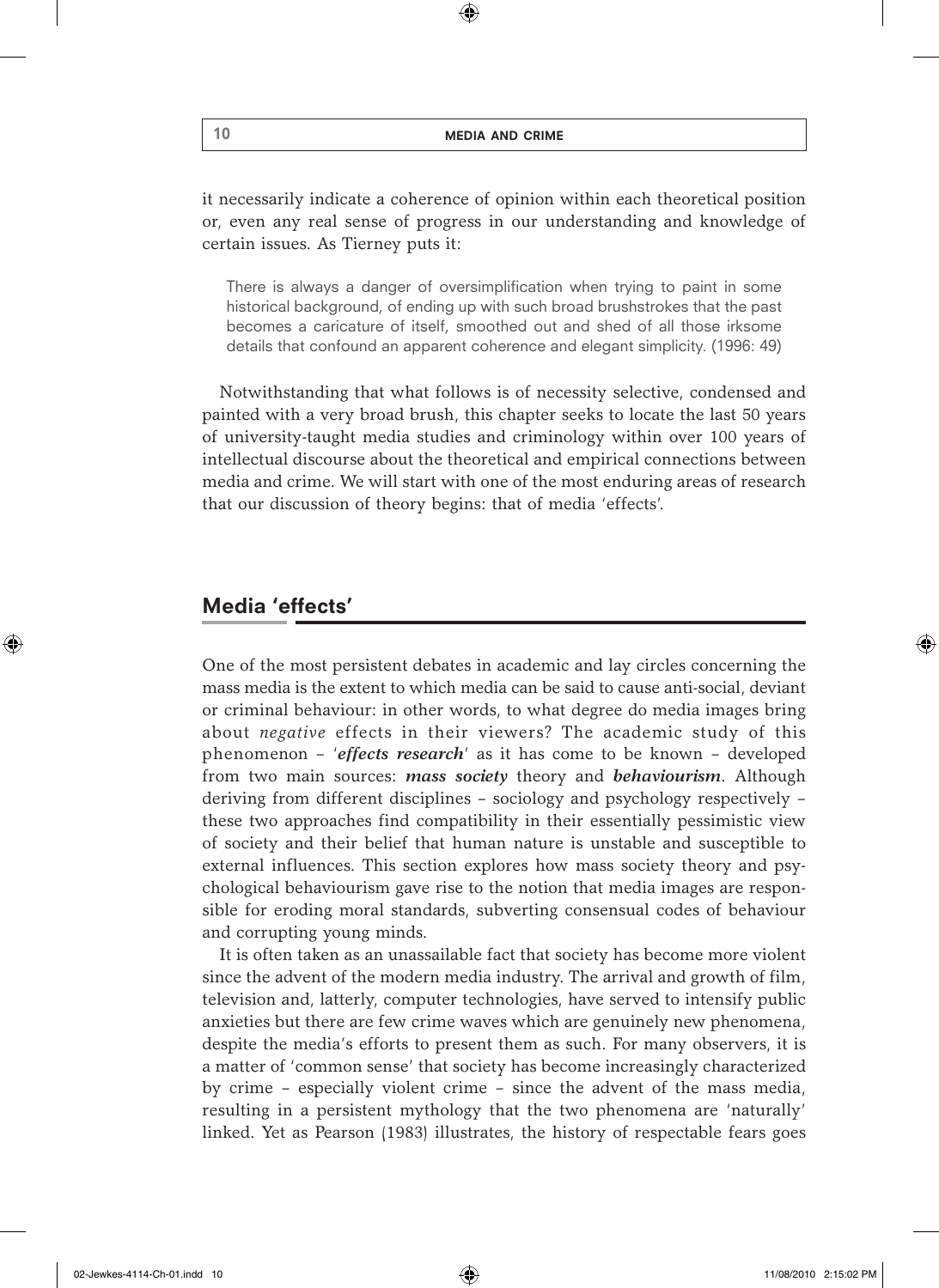⊕

back several hundred years, and public outrage at perceived crime waves has become more intensely focused with the introduction of each new media innovation. From theatrical productions in the 18th century, the birth of commercial cinema and the emergence of cheap, sensationalistic publications known as 'Penny Dreadfuls' at the end of the 19th century, to jazz and 'pulp fiction' in the early 20th century, popular fears about the influence of visual images on vulnerable minds have been well rehearsed in this country and elsewhere. As significant advancements were made through the course of the 20th century in photography, cinema, the popular press, television and, latterly, mobile communication technologies and the Internet, it became common for writers and thinkers to mourn the passing of a literate culture, which was believed to require a degree of critical thinking, and bemoan its replacement, a visual popular culture which was believed to plug directly into the mind of the masses without need for rational thought or interpretation.

#### Mass society theory

Emerging in the latter years of the 19th century and early 20th century, 'mass society' became firmly established as a sociological theory after the Second World War. The term usually carries negative connotations, referring to the masses or the 'common people' who are characterized by their lack of individuality, their alienation from the moral and ethical values to be gained from work and religion, their political apathy, and their taste for 'low' culture. In most versions of the theory, individuals are seen as uneducated, ignorant, potentially unruly and prone to violence. The late 19th and early 20th centuries marked a period of tremendous turbulence and uncertainty, and mass society theorists held that social upheavals associated with industrialization, urbanization and the Great War had made people feel increasingly vulnerable. Within this atomized society, two important strands of thought can be detected. First, it was believed that as communities fragmented and traditional social ties were dismantled, society became a mass of isolated individuals cut adrift from kinship and organic ties and lacking moral cohesion. An increase in crime and anti-social behaviour seemed inevitable, and as mass society took hold – in all its complex, over-bureaucratized incomprehensibility – citizens turned away from the authorities who were seen as remote, indifferent and incompetent. Instead they sought solutions to crime at a personal, communityorientated, 'micro' level, which included vigilantism, personal security devices and, in some countries, guns. The second significant development that emerged from conceptualizations of mass society was that the media were seen as both an aid to people's well-being under difficult circumstances and as a powerful force for controlling people's thoughts and diverting them from political action.

♠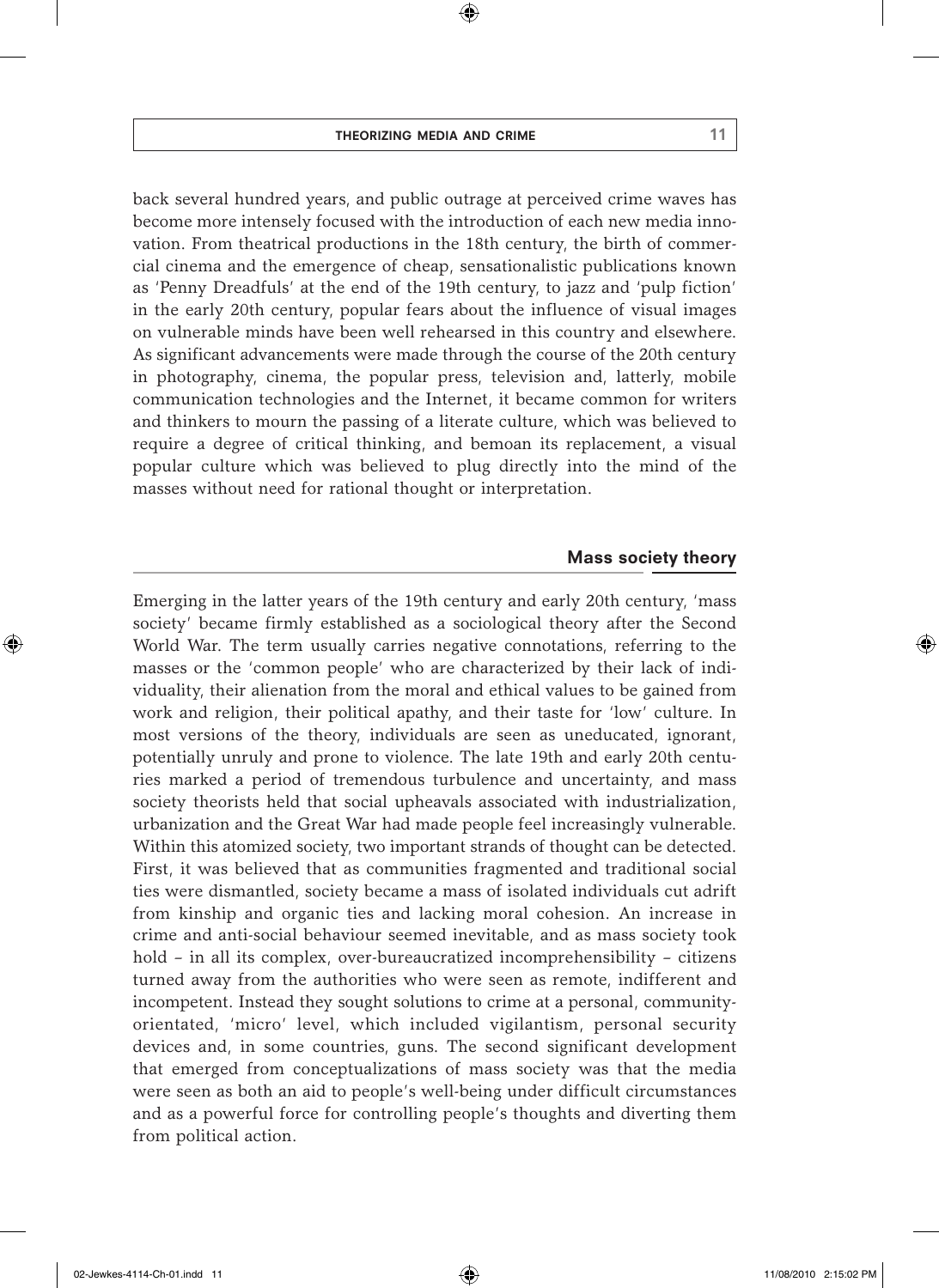$\textcircled{\scriptsize{*}}$ 

#### Behaviourism and positivism

In addition to mass society theory, models of media effects have been strongly influenced by behaviourism; an empiricist approach to psychology pioneered by J.B. Watson in the first decade of the 20th century. Deriving from a philosophy known as *positivism*, which emerged from the natural sciences and regards the world as fixed and quantifiable, behaviourism represented a major challenge to the more dominant perspective of *psychoanalysis*. Shifting the research focus away from the realm of the mind with its emphasis on introspection and individual interpretation, behavioural psychologists argued that an individual's identity was shaped by their responses to the external environment which formed stable and recognizable patterns of behaviour that could be publicly observed. In addition to emulating the scientific examination of relations between organisms in the natural world, Watson was inspired by Ivan Pavlov, who was famously conducting experiments with dogs, producing 'conditioned responses' (salivating) to external stimuli (a bell ringing). The impact of these developments led to a belief that the complex structures and systems that make up human behaviour could be observed and measured and predictions of future behaviour made. In addition to stimulus-response experiments in psychology and the natural sciences, developments were occurring elsewhere which took a similar view of human behaviour; for example, the modern education system was being established with learning being seen as something to be tested and examined.

Meanwhile, in criminology, the search for objective knowledge through the positive application of science was also having a significant impact. The endeavour to observe and measure the relationship between 'cause and effect' led to a belief that criminality is not a matter of free will, but is caused by a biological, psychological or social disposition over which the offender has little or no control. Through gaining knowledge about how behaviour is determined by such conditions – be they genetic deficiencies or disadvantages associated with their social environments – it was believed that problems such as crime and deviance could be examined and treated. The most famous name in positivist criminology is Cesare Lombroso, an Italian physician who studied the bodies of executed criminals and concluded that law-breakers were physically different to non-offenders. He claimed that criminals were atavistic throwbacks to an earlier stage of biological development and could be identified by physical abnormalities such as prominent jaws, strong canine teeth, sloping foreheads, unusual ear size and so on. Although in more recent years positivist forms of criminology have become theoretically more sophisticated, Lombroso's rather crude approach to biological criminology is still evident today, particularly in popular media discourses about women and children who commit serious and violent crime (see Chapters 4 and 5).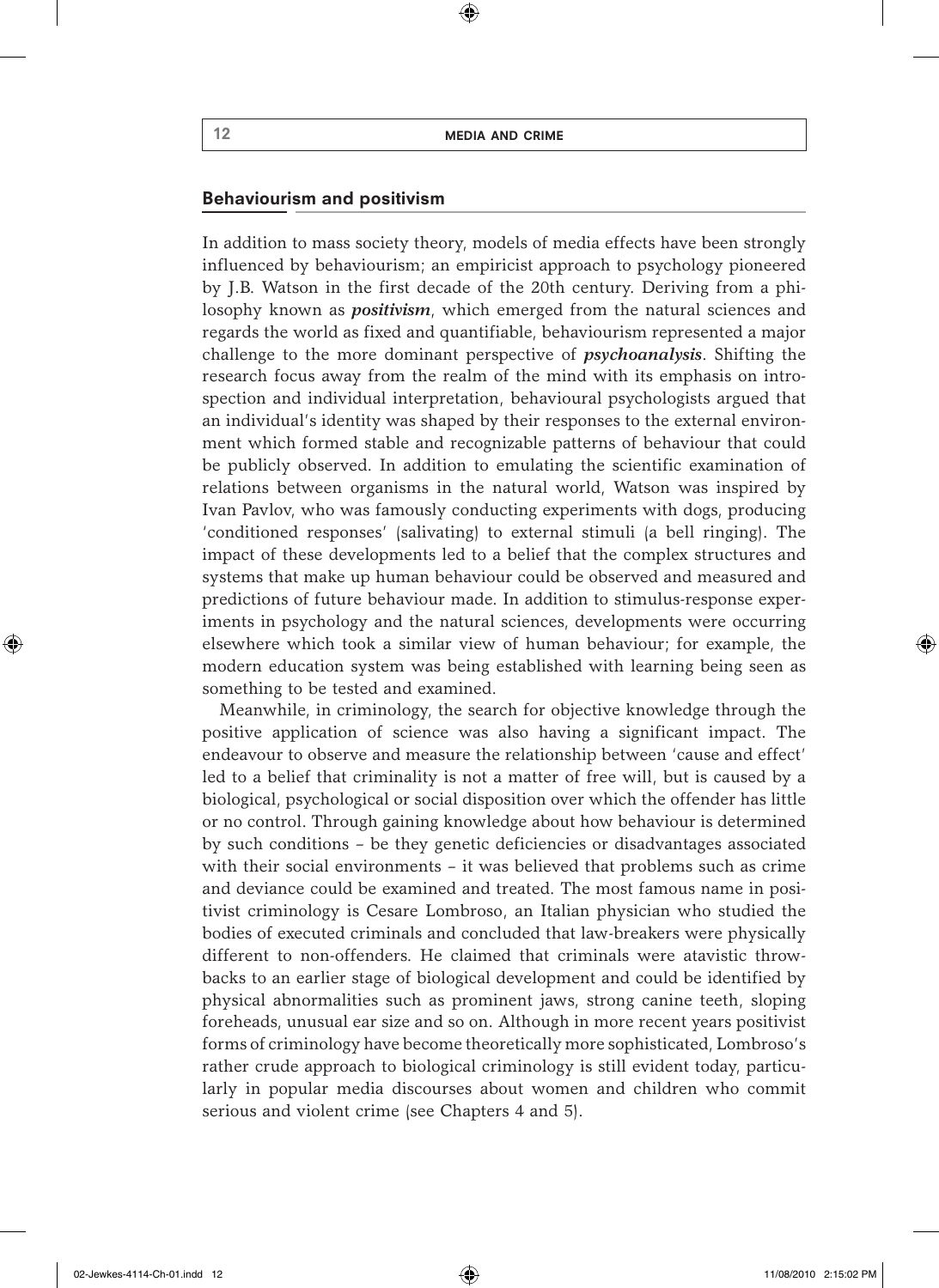# THEORIZING MEDIA AND CRIME **13**

⊕

While criminologists in the early decades of the 20th century were concerning themselves with isolating the variables most likely to be found in criminals as distinct from non-criminals, media researchers were also developing new theories based on positivist assumptions and behaviourist methods. The notion that all human action is modelled on the condition reflex, so that one's action is precipitated by responses to stimuli in one's environment rather than being a matter of individual agency, made the new media of mass communication an obvious candidate for concern. Amid rising levels of affluence, advertisers were to become regarded as 'hidden persuaders' who could influence people to purchase consumer goods almost against their better judgment. Additionally, experiments were conducted under laboratory conditions to try to establish a direct causal link between media images and resultant changes in behaviour, notably an inclination among research participants to demonstrate markedly agitated or aggressive tendencies.

One of the most famous series of experiments was that conducted by Albert Bandura and colleagues at Stanford University, California in the 1950s and 1960s, in which children were shown a film or cartoon depicting some kind of violent act and were then given 'Bobo' dolls to play with (these were large inflatable dolls with weighted bases to ensure that they wobble but do not stay down when struck). Their behaviour towards the dolls was used as a measure of the programme's effect, and when the children were observed behaving aggressively (compared to a control group who did not watch the violent content) it was taken as evidence that a direct relationship existed between 'screen violence' and juvenile aggression. Although these studies were undoubtedly influential and, indeed, have attained a certain notoriety, they are hugely problematic and have been rejected by most contemporary media scholars on the grounds of their many flaws and inconsistencies. Bandura and his colleagues have been widely discredited for, among other things: failing to replicate a 'real life' media environment; reducing complex patterns of human behaviour to a single factor among a wide network of mediating influences and therefore treating children as unsophisticated 'lab rats'; being able to measure only immediate responses to media content and having nothing to say about the longterm, cumulative effects of exposure to violent material; using dolls that were designed to frustrate; praising or rewarding children when they behaved as 'expected'; and overlooking the fact that children who had not been shown any film stimulus were nevertheless found to behave aggressively towards the Bobo doll if left with it – and especially if they felt it was expected of them by the experimenter.

Effects research is sometimes termed the *hypodermic syringe model* because the relationship between media and audiences is conceived as a mechanistic and unsophisticated process, by which the media 'inject' values, ideas and information directly into the passive receiver, producing direct and unmediated

♠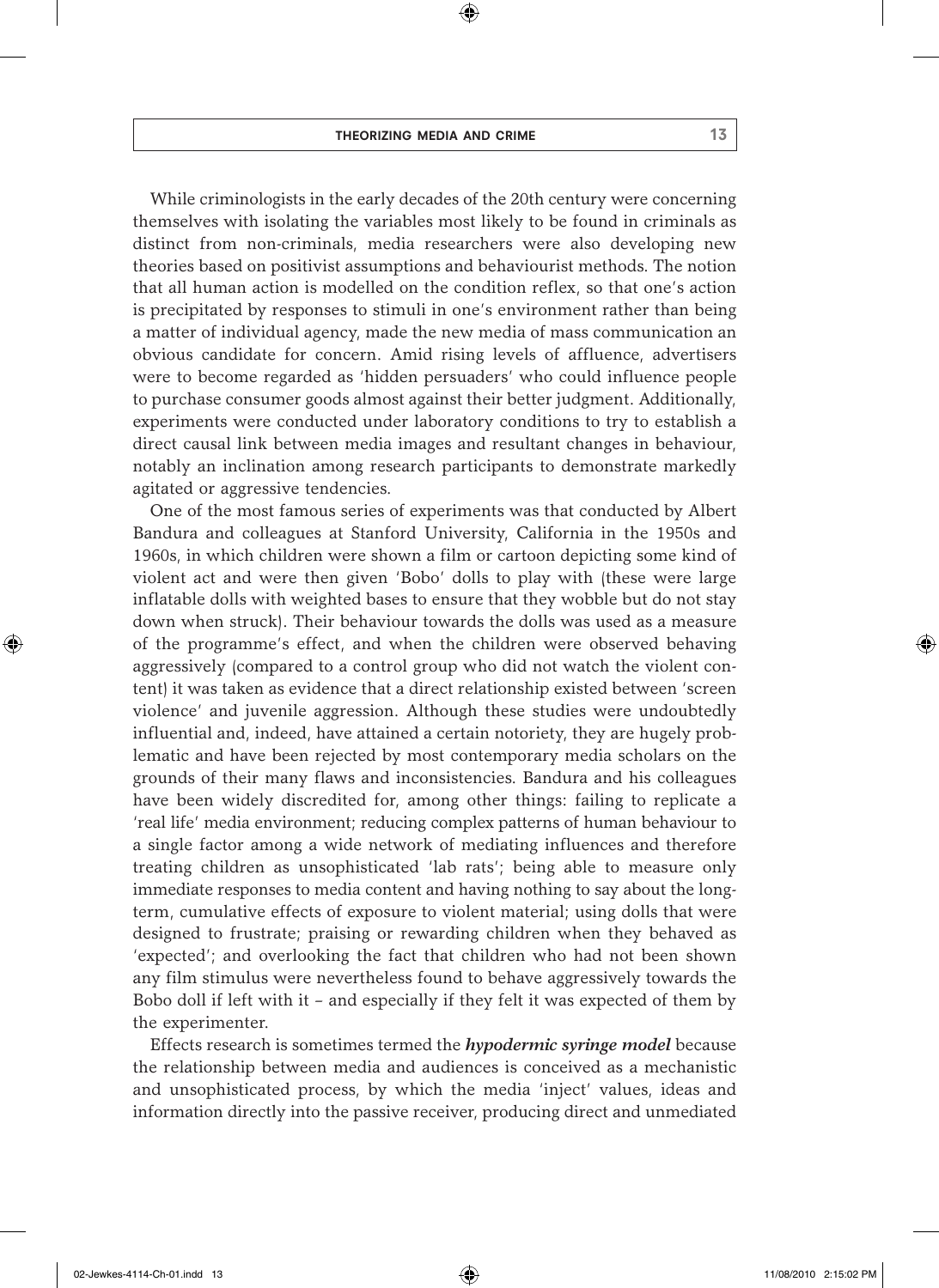$\textcircled{\scriptsize{*}}$ 

'effects' which, in turn, have a negative influence on thoughts and actions. Anxieties about media effects have traditionally taken one of three forms. The first is a moral or religious anxiety that exposure to the popular media encourages lewd behaviour and corrupts established norms of decency and moral certitude. A second anxiety, from the intellectual right, is that the mass media undermine the civilizing influence of high culture (great literature, art and so on) and debase tastes. A third concern, which has traditionally been associated with the intellectual left, was that the mass media represent the ruling élite, and manipulate mass consciousness in their interests. This view was given a particular impetus by the emergence of fascist and totalitarian governments across Europe in the 1920s and 1930s, which used propaganda to great effect in winning the hearts and minds of the people. The belief that the new media of mass communications were among the most powerful weapons of these political regimes was given academic attention by members of the Frankfurt School – a group of predominantly Jewish scholars who themselves fled Hitler's Germany for America.

A famous example from America that appears to support mass society theory's belief in an omnipresent and potentially harmful media and behaviourism's assumptions about the observable reactions of a susceptible audience, concerns the radio transmission of H.G. Wells' *War of the Worlds* on Halloween Night in October 1938. The broadcast was a fictitious drama concerning the invasion of aliens from Mars, but many believed they were listening to a *real* report of a Martian attack. While the broadcast was on air, panic broke out. People all over the US prayed, cried, fled their homes and telephoned loved ones to say emotional farewells (Cantril, 1940, in O'Sullivan and Jewkes, 1997). One in six listeners were said to have been very frightened by the broadcast, a fear that was exacerbated by the gravitas of the narrator, Orson Wells, and by the cast of 'experts' giving orders for evacuation and attack. As one listener said: 'I believed the broadcast as soon as I heard the professor from Princeton and the officials in Washington' (1997: 9). This case provides a powerfully resonant metaphor for the belief that the modern media are capable of exerting harmful influences, of triggering mass outbreaks of negative social consequence and of causing damaging psychological effects. However, to characterize the episode as 'proof ' of the hypodermic syringe effect of the media would be very misleading. The relationship between stimulus and response was not simple or direct because the panic experienced by some listeners was not without context. It was the time of the Depression, and American citizens were experiencing a prolonged period of economic unrest and widespread unemployment and were looking to their leaders for reassurance and direction. War was breaking out in Europe and many believed that an attack by a foreign power was imminent. It is of little surprise, then, that the realistic quality of the broadcast – played out as an extended news report in which the radio announcer appeared to be actually witnessing terrible events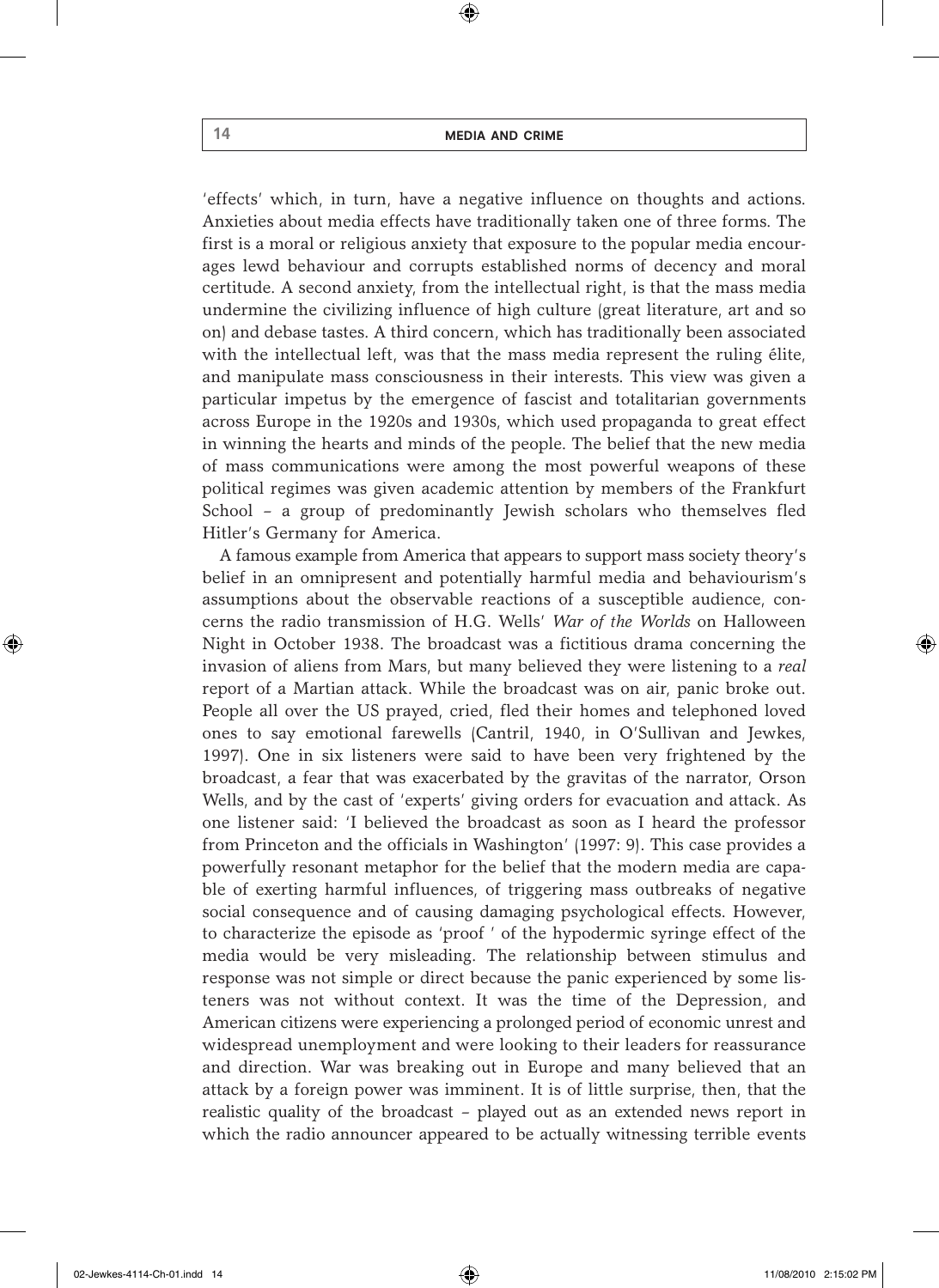⊕

unfolding before him – powerfully tapped into the feelings of insecurity, change and loss being experienced by many American people, to produce panic.

#### The legacy of 'effects' research

Scholars in the UK have strongly resisted attempts to assert a direct, causal link between media images and deviant behaviour. The idea of isolating television, film or any other medium as a variable and ignoring all the other factors that might influence a person's behaviour, is considered too crude and reductive an idea to be of any epistemological value. Much effects research that cannot adequately address the subtleties of media meanings, the polysemy of media texts (that is, they are open to multiple interpretations), the unique characteristics and identity of the audience member, or the social and cultural context within which the encounter between media text and audience member occurs. It mistakenly assumes that we all have the same ideas about what constitutes 'aggression', 'violence' and 'deviance', and that those who are susceptible to harmful portrayals can be affected by a 'one-off ' media incident, regardless of the wider context of a lifetime of meaning-making. It also ignores the possibility that influence travels the opposite way; that is, that the characteristics, interests and concerns of the audience may determine what media producers produce.

But despite obvious flaws, behaviourist assumptions about the power of the media to influence criminal and anti-social behaviour persist, especially – and somewhat ironically – in discussions within the popular media, which are frequently intended to bring pressure on governments and other authorities to tighten up controls on other elements of the media. Of particular salience in the public imagination is the notion that media content may lead to copycat acts of violence. This view is prominently aired when spree killings occur, especially those on school and college campuses perpetrated by disaffected students, and when new films and computer games are released that are clearly aimed at consumers younger than the official age classification awarded them. Assumptions about harmful media effects draw on Lombrosian ideas about the kinds of individuals most likely to be affected. In addition, they dovetail neatly with mass society theorists' fears that institutions such as the family and religion are losing their power to shape young minds, and that socialization happens instead via external forces, notably the media. Whether assessing the effects of advertising, measuring the usefulness of political campaigns in predicting voting behaviour, deciding film and video classifications or introducing software to aid parents in controlling their children's exposure to certain forms of Internet content, much policy in these areas is underpinned by mediacentric, message-specific, micro-orientated, positivist, authoritarian, short-term assumptions of human behaviour.

♠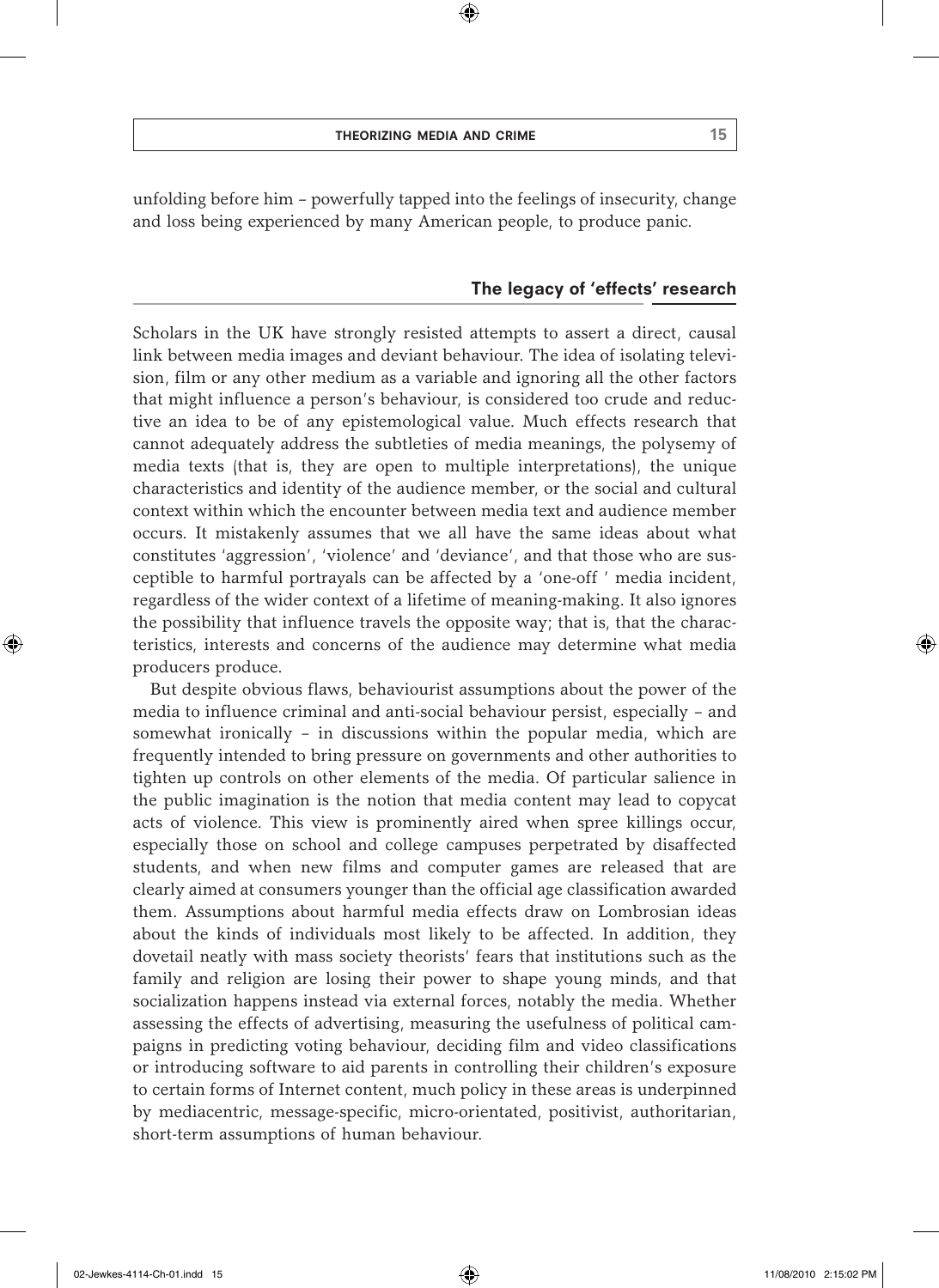# 16 media and crime and media and crime and media and crime and media and crime and media and crime and media and crime and media and crime and media and crime and media and crime and media and crime and crime and crime and

 $\textcircled{\scriptsize{*}}$ 

The ongoing political debate about censorship and control of the media tends to periodically reach an apotheosis when serious, high-profile crimes occur, especially those perpetrated by children or young people. For example, following the tragic death of two-year-old James Bulger at the hands of two older boys in February 1993, there was a great deal of speculation in the popular press that the murderers had watched and imitated *Child's Play 3*, a mildly violent 'video nasty' about a psychopathic doll. Despite there being no evidence that the boys ever saw the film, and consistent denials from the police that there was a connection, the insidious features of *Child's Play 3* were soon ingrained in the public consciousness:

Our gut tells us they must have seen the evil doll Chucky. They must have loved the film. And they must have seen it over and over again, because some of the things they did are almost exact copies of the screenplay … We all know that violence begets violence. (Anne Diamond, Daily Mirror, 1 December 1993, quoted in Petley, 1997: 188)

This appeal to common sense ('we all know …') is a perennial feature of what has come to be known as the 'copycat' theory of crime and is seen by its adherents as natural and unassailable. However, it is instructive here to remember Gramsci's definition of the term 'common sense': 'a reservoir of historically discontinuous and disjointed ideas that functions as the philosophy of nonphilosophers,' a folklore whose fundamental distinction is its 'fragmentary, incoherent and inconsequential character' (Gramsci, 1971: 419). Others, meanwhile, have demonstrated how the unquestioned truths which we accept as common sense are, in fact, culturally derived mythologies specific not only to individual cultures but also to particular points in time (Barthes, 1973; Foucault, 1977; Geertz, 1983).

The link between screen violence and real-life violence was given a gloss of academic respectability when, following the Bulger case, Professor Elizabeth Newson, head of the Child Development Unit at Nottingham University, produced a report that was endorsed by 25 psychologists, paediatricians and other academics. Despite extensive and sustained publicity in the media, it turned out that Newson's report was just nine pages long, contained no original research, and concluded – as these things inevitably do – that more research was needed. But despite the highly-questionable evidence for the potentially harmful effects of media content, the proposition that media portrayals of crime and violence desensitize the viewer to 'real' pain and suffering, and may excite or arouse some people to commit similar acts, persists in the popular imagination where it is rarely applied universally, but tends to be tinged with a distinct class-edged bias. Echoes of both mass society theory and criminological positivism can be detected in the lingering notion of a threatening 'underclass' who pose the greatest threat to society. This view, appealing to commonsense notions of 'intelligent people' versus the dark shapeless mass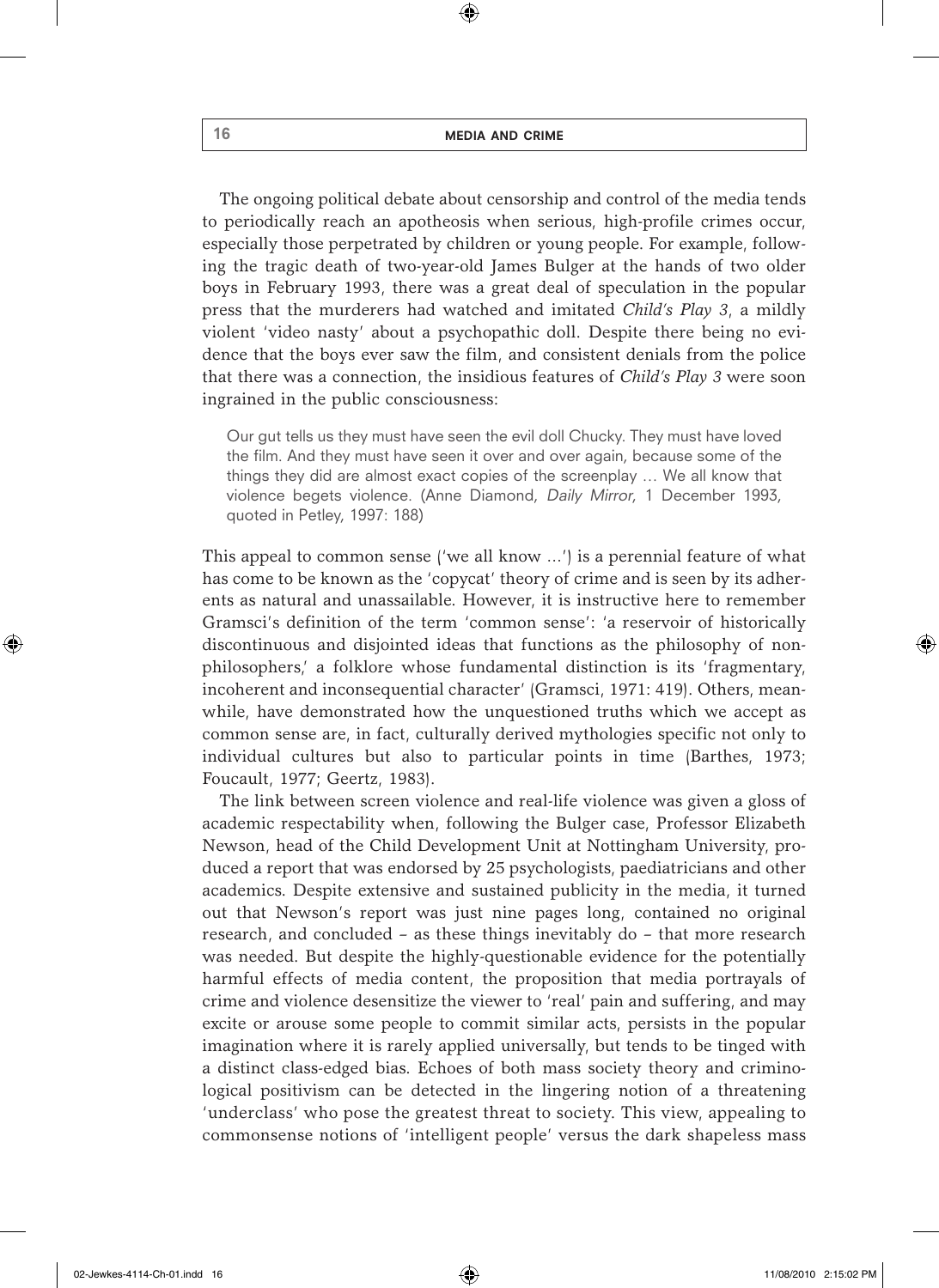⊕

that forms the residue of society, also has a gendered bias. The contemporary culture of blame is frequently directed at the 'monstrous offspring' of 'bad mothers', a construction that combines two contemporary *folk devils* and taps into cultural fears of the 'other', which will be explored further in Chapters 4 and 5. Consequently, when particularly horrific crimes come to light, the knee-jerk reaction of a society unwilling to concede that depravity and cruelty reside within its midst, is frequently to turn to the familiar scapegoat of the mass media to attribute blame.

Another version of this approach, which also has its roots in mass society theory, concerns a broader preoccupation with the globalization of cultural forms and products and, in particular, the American origin of much popular global culture. Television, cinema, video and latterly the Internet, have come in for particular criticism by those who view anything American in origin as intrinsically cheap, trashy and alien to British culture and identity. Fears dating back more than a century have become crystallized in the view that the popular media are slowly corrupting the 'British' way of life by importing values that are altogether more vulgar and trashy from the other side of the Atlantic. The concerns of the Frankfurt School theorists Adorno and Horkheimer about the debasement of 'high' culture by 'low' popular cultural forms found synthesis in the UK with élitist expressions of concern about an American-inspired *youth* culture in post-War Britain. Since that time, a variety of moral panics have reached these shores only months after their appearance in America, and a wide range of phenomena – rock and roll music, mugging, dangerous dogs, car-jacking, satanic child abuse, gun crime and gang warfare – have been characterized by our media as essentially 'un-British'; an unwelcome and alien crime-wave from the US (see Chapter 3).

# Strain theory and anomie

By the 1960s academic scholars were turning their backs on positivist, behaviourist research, believing that it attributed too much power to the media and underestimated the importance of the social contexts of media consumption, the social structures which mediate the relationship between the state and the individual, and the sophistication and diversity of the audience. Similarly, positivist approaches to explaining crime in terms of its individual, biological roots were giving way to more sociologically informed approaches which originated in the work of the Chicago School in the 1920s and 1930s. The overriding concern of Chicago School sociology was to understand the role of social environment and social interaction on deviant and criminal behaviour. In other words, it was recognized that where people grow

♠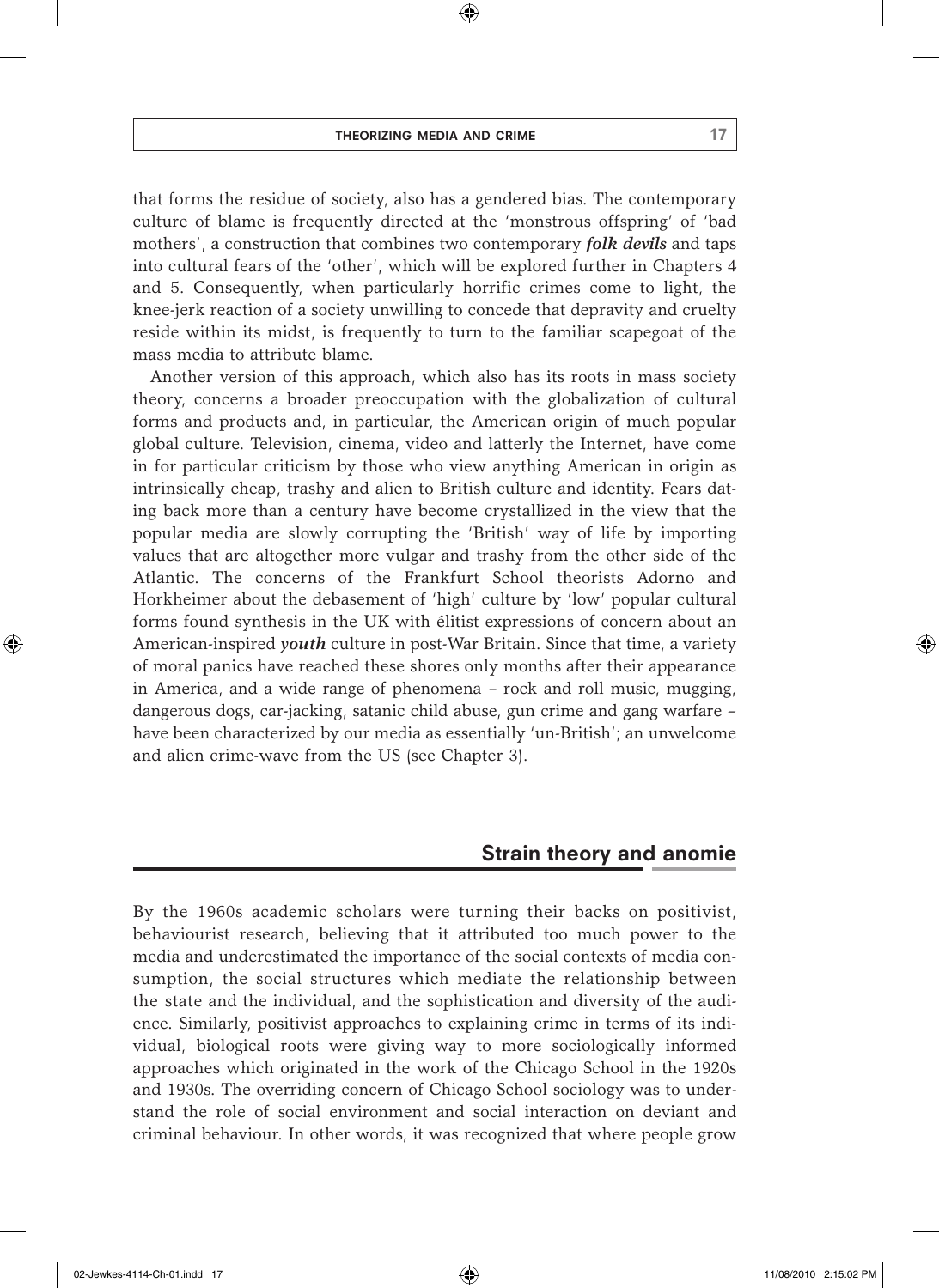⊕

up and who they associate with is closely linked to their likelihood of involvement in crime and anti-social behaviour.

Limitations of space preclude a full discussion of sociological approaches to crime here, but one important early theory that has a bearing on the present discussion of the relationship between media and crime is Robert Merton's (1938) strain theory, or '*anomie*'. Like mass society theory, strain theory takes as its starting point a decline of community and social order and its replacement by alienation and disorder. Whole sections of society are cut adrift, unable to conform to the norms that traditionally bind communities together. Yet, within this state of normlessness, society as a whole remains more or less intact. Social cohesion may be partly accounted for by the pursuit of common objectives, and anomie draws attention to the goals that people are encouraged to aspire to, such as a comfortable level of wealth or status, and their means of attaining those goals; for example, hard work. Through socialization, most come to accept both the goals *and* the legitimate means of achieving them; a process summed up in the notion of the 'American Dream'. But anomie describes a situation where a society places strong emphasis on a particular goal, but far less emphasis on the appropriate means of achieving it. It is this imbalance that can lead some individuals, who Merton terms 'innovators', to pursue nonconformist or illegal paths to achieve the culturally-sanctioned goals of success and wealth and one of the key factors involved in the internalization of cultural goals is the media which, it might be argued, instil in people needs and desires that may not be gratifiable by means other than criminal. The anomic drive might thus be less concerned with feelings of desperation and more to do with conspicuous consumption and the desire for peer approval. Coleman and Norris (2000) even suggest that strain theory may help to explain serial killing, arguing that the growth of the American economy since the 1960s has resulted in a commensurate rise in the numbers of serial killings. Inevitably, some sections of the population will be excluded from the general rise in living standards which, in a culture that glorifies violence, may lead some disaffected individuals to a (usually misdirected) desire for revenge.

Anomie has fallen in and out of favour with remarkable fluidity over the years, but from its nadir in the 1970s when Rock and McIntosh referred to the 'exhaustion of the anomie tradition' (in Downes and Rock, 1988: 110) it has recently enjoyed something of a revival thanks to two diverse phenomena. The first is the emergence of interest within cultural criminology in transgressive forms of excitement, ranging from extreme sports to violent crime, as a means of combating the routinized alienation that besets contemporary. The second is the growth of electronic communications, such as the Internet, which seem to offer a solution to the problems of dislocation by fostering a sense of community across time and space. In the world of virtual reality, anomie is both 'a condition and a pleasure' (Osborne, 2002: 29).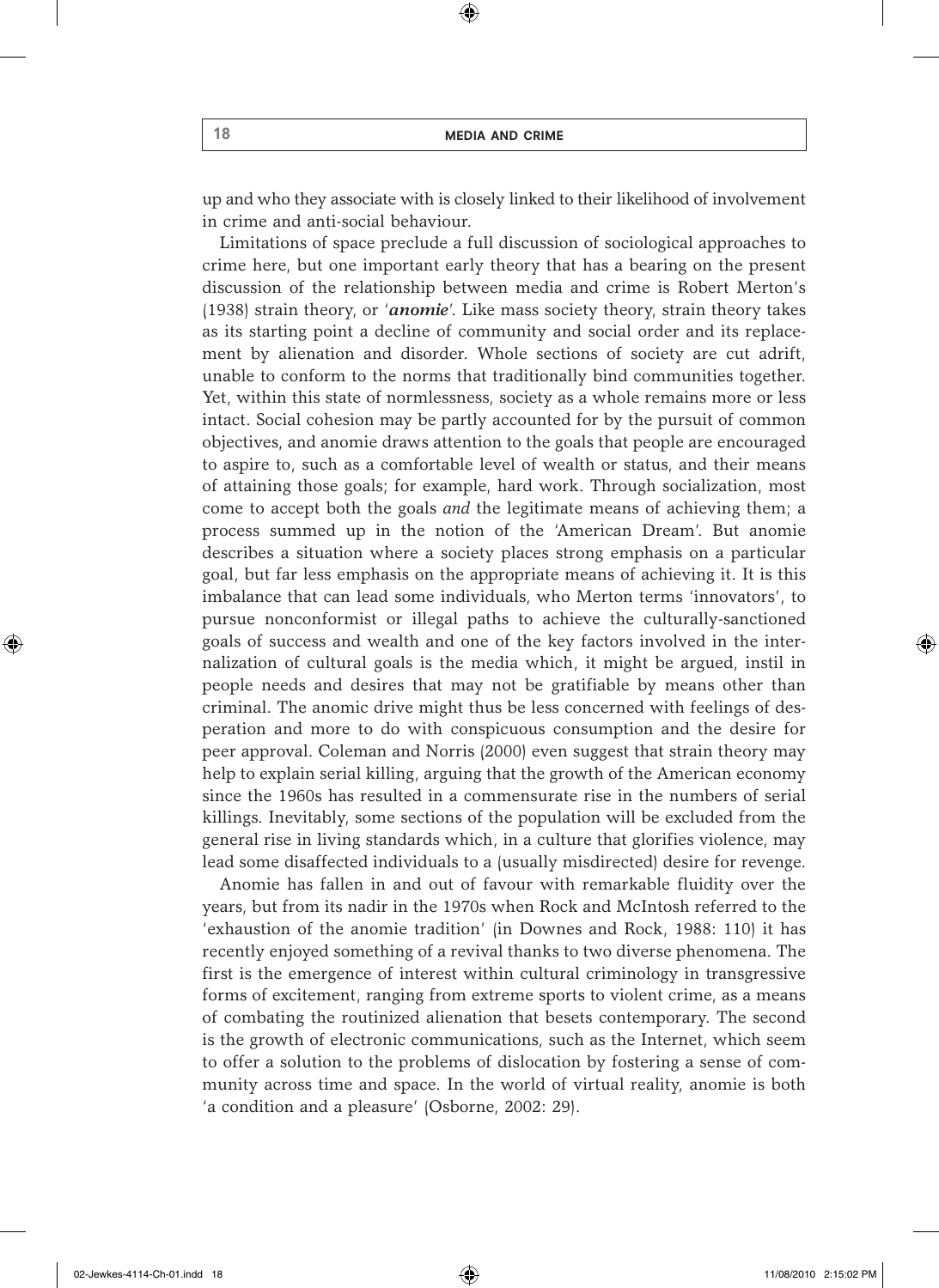⊕

# Marxism, critical criminology and the 'dominant ideology' approach

It is clear from the discussion so far that the mid-20th century saw a change in focus from the individual to society. This *paradigm* shift led to the predominance of Marxist-inspired models of media power and, in particular, to the writings of Karl Marx (1818–83) and Antonio Gramsci (1891–1937). Their theories of social structure led to the development of an approach known as the 'dominant ideology' model, which was taken up enthusiastically by both criminologists and media researchers in the 1960s and dominated academic discussions of media power for over 20 years.

*Marxism* proposes that the media – like all other capitalist institutions – are owned by the ruling bourgeois élite and operate in the interests of that class, denying access to oppositional or alternative views. Although the media were far from being the mass phenomena in Marx's lifetime that they are today, their position as a key capitalist industry, and their power to widely disseminate messages which affirm the validity and legitimacy of a stratified society, made his theories seem very relevant at a later time when the mass media was going through a combined process of expansion, deregulation and concentration of ownership and control. Gramsci developed Marx's theories to incorporate the concept of *hegemony*, which has played a central role in theorizing about the media's portrayal of crime, deviance, and law and order. In brief, hegemony refers to the process by which the ruling classes win approval for their actions by consent rather than by coercion. This is largely achieved through social and cultural institutions such as the law, the family, the education system and the media. All such institutions reproduce everyday representations and meanings in such a way as to render the class interests of those in power apparently natural and inevitable. The media thus play a crucial role in the winning of consent for a social system, its values and its dominant interests, or in the rejection of them. This is an important refinement of Marx's original formulation, for Gramsci dispensed with the idea that people passively take on the ideas *in toto*  of the ruling élite (a position usually termed 'false consciousness'), and instead established a model of power in which different cultural elements are subtly articulated together to appeal to the widest possible spectrum of opinion.

The writings of Marx and Gramsci inform the theoretical organization of much of the most important and influential work which emerged within the social sciences in the 1970s and 1980s. For example, although Marx himself had little to say about crime, the rediscovery of his theories of social structure gave impetus to a new 'radical' criminology that sought to expose the significance of structural inequalities upon crime and, crucially, upon *criminalization*. Also drawing heavily on labelling theory, which posits that crime and deviance are

♠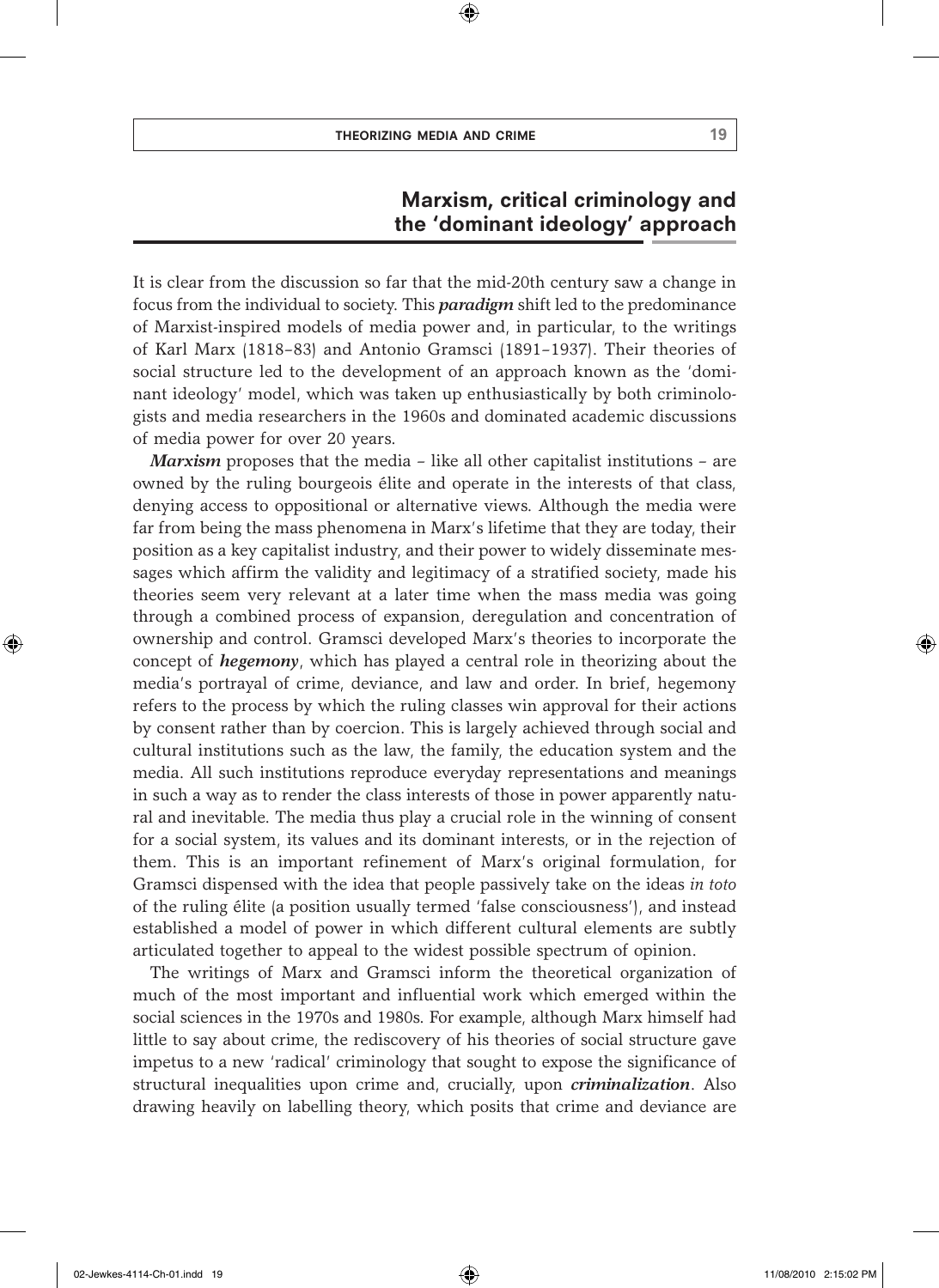$\textcircled{\scriptsize{*}}$ 

not the product of either a 'sick individual' or a 'sick society' but that 'deviant behaviour is behaviour that people so label' (Becker, 1963: 8), a new generation of radical criminologists such as Taylor et al. (who, in 1973, published the hugely influential *The New Criminology*) took this proposition and gave it a Marxist edge, arguing that the power to label people as deviants or criminals and prosecute and punish them accordingly was a function of the state. In other words, acts are defined as criminal because it is in the interests of the ruling class to define them as such, and while the powerful will violate laws with impunity, working-class crimes will be punished.

Inspired by the 'new criminology', a number of further 'radical' studies emerged which drew attention to the criminogenic function of the state and the role of the media in orchestrating public panics about crime and deflecting concerns away from the social problems that emanate from capitalism. This work became known as *critical criminology* and of particular importance is Stuart Hall et al.'s *Policing the Crisis: Mugging, the State and Law and Order* (1978), which remains one of the most important texts on the *ideological* role of the media in defining and reporting crime and deviance. In media research, the work of the Glasgow University Media Group (GUMG) is also of note. The GUMG produced a series of '*Bad News*' studies based on empirical and semiotic analysis looking at bias in television news coverage of industrial conflicts, political disputes and acts of war. The central finding in these studies is that television news represses the diversity of opinions in any given situation, reproduces a dominant ideology (based on, for example, middle-class, antidissent and pro-family views) and silences contradictory voices. Another important perspective that influenced studies of media power throughout the 1980s and beyond was the *political economy* approach, which claims that the undisputed fact of increasing concentration of media ownership in recent years makes Marx's analysis all the more relevant to contemporary debates about the power of the media. Political economy focuses on relations between media and other economic and political institutions and argues that, since the mass media are largely privately owned, the drive for profit will shape their output and political position. Concentration of ownership, it is suggested, leads to a decline in the material available (albeit that there are more channels in which to communicate), a preoccupation with ratings at the expense of quality and choice, and a preference for previously successful formulae over innovation and risk-taking. The net result of these processes is that the material offered is reduced to the commercially viable, popular, easily understood and largely unchallenging (Golding and Murdock, 2000).

Some writers go as far as to suggest that the 'dumbing down' of culture is part of a wider manipulative strategy on the part of the military-industrial complex to prevent people from engaging in serious political thought or activity. For example, Noam Chomsky's 'propaganda-model' demonstrates how certain stories are underrepresented in the media because of powerful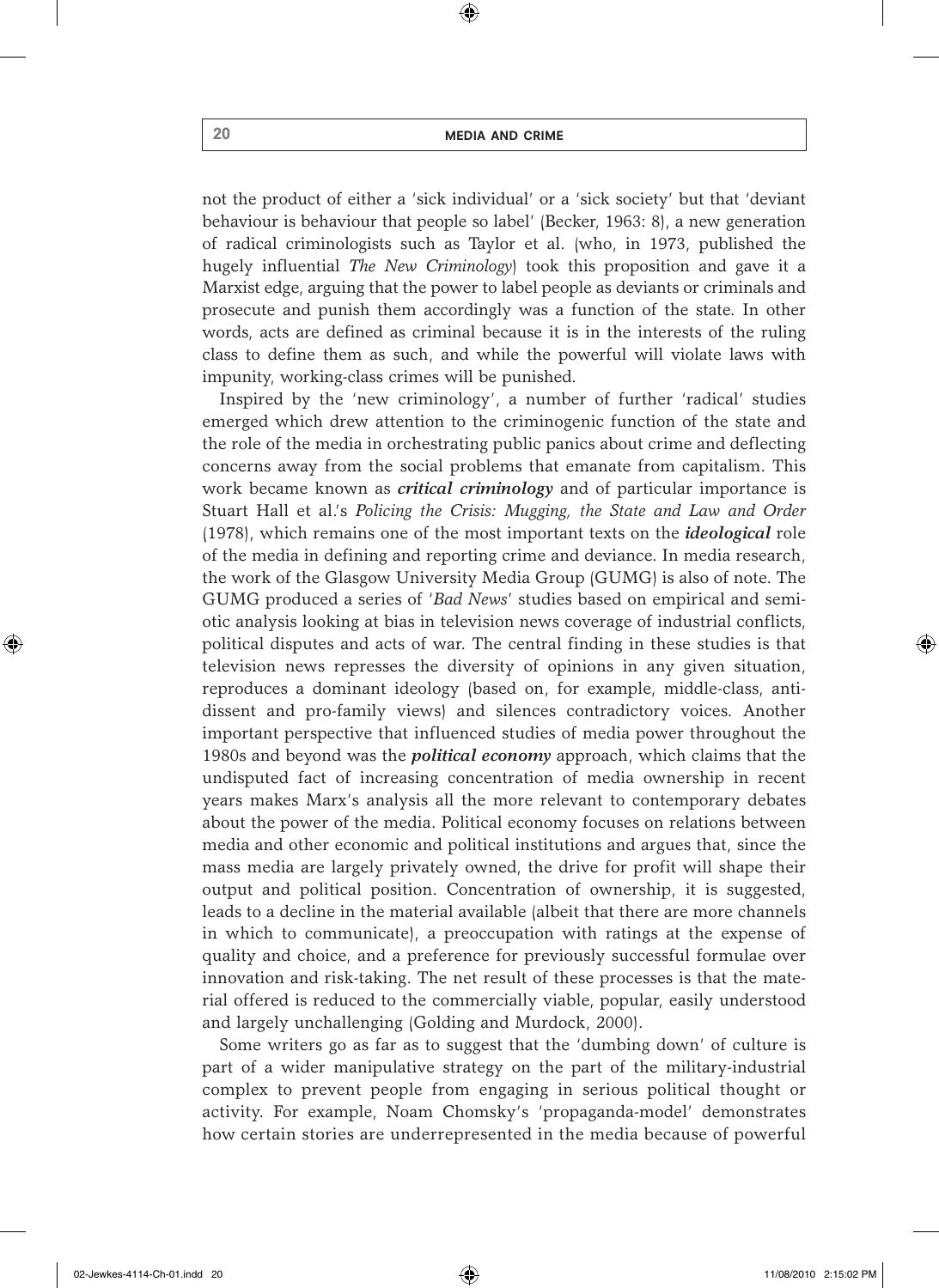⊕

military-industrial interests. In a content analysis of the *New York Times* he shows how atrocities committed by Indonesia in East Timor received a fraction of the coverage devoted to the Khmer Rouge killings in Cambodia. Chomsky claims that the reason for this imbalanced coverage is that the weaponry used to slaughter the people of East Timor was supplied by America, Britain and Holland (Herman and Chomsky, 1992).

There are countless other examples that could be drawn on to make the point that, when it comes to global power structures, the media are highly selective in what they report. On the other hand, it is sometimes the case that journalists go where politicians fear to tread. The diplomatic protocols surrounding East-West relations, and the shifts in global power that have taken place over the last two decades, have resulted in a situation where leaders in the West have become cautious about criticizing other nations' human rights records. The news that US President, Barack Obama, cancelled a visit by the Dalai Llama to 'keep China happy' (*Daily Telegraph* 5 October 2009) was treated with scorn by many news outlets, who recalled that 18 months earlier, Obama had lobbied his predecessor, George W Bush, to boycott the Beijing Olympics opening ceremony in protest at the bloody repression of a popular uprising in Tibet.

Although not without their critics, the Marxist-inspired works discussed in this section were among the first to systematically and rigorously interrogate the role of the media in shaping our understanding, not only of crime and deviance, but also of the processes of criminalization. The common theme in all these studies is that information flows from the top down, with the media representing the views of political leaders, military leaders, police chiefs, judges, prominent intellectuals, advertisers and big business, newspaper owners and vocal opinion leaders. At the same time, they reduce the viewer, reader or listener to the role of passive receiver, overshadowing his or her opinions, concerns and beliefs. Thus, a hierarchy of credibility is established in which the opinions and definitions of powerful members of society are privileged, while the 'ordinary' viewer or reader is prevented by lack of comparative material from engaging in critical or comparative thinking (Ericson et al., 1987).

This structured relationship between the media and its 'powerful' sources has important consequences for the representation of crime, criminals and criminal justice, particularly with respect to those whose lifestyle or behaviour deviates from the norms established by a white, male, heterosexual, educationally privileged élite. For example, in *Policing the Crisis* (1978), Hall and his colleagues demonstrate how the press significantly over-reacted to the perceived threat of violent crime in the early 1970s and created a moral panic about 'mugging', but only *after* there had been an intensification of police mobilization against black offenders. The net result of these forces – public fear and hostility fuelled by sensationalized media reporting and heavy-handed treatment of black people by the police – combined to produce a situation where

⊕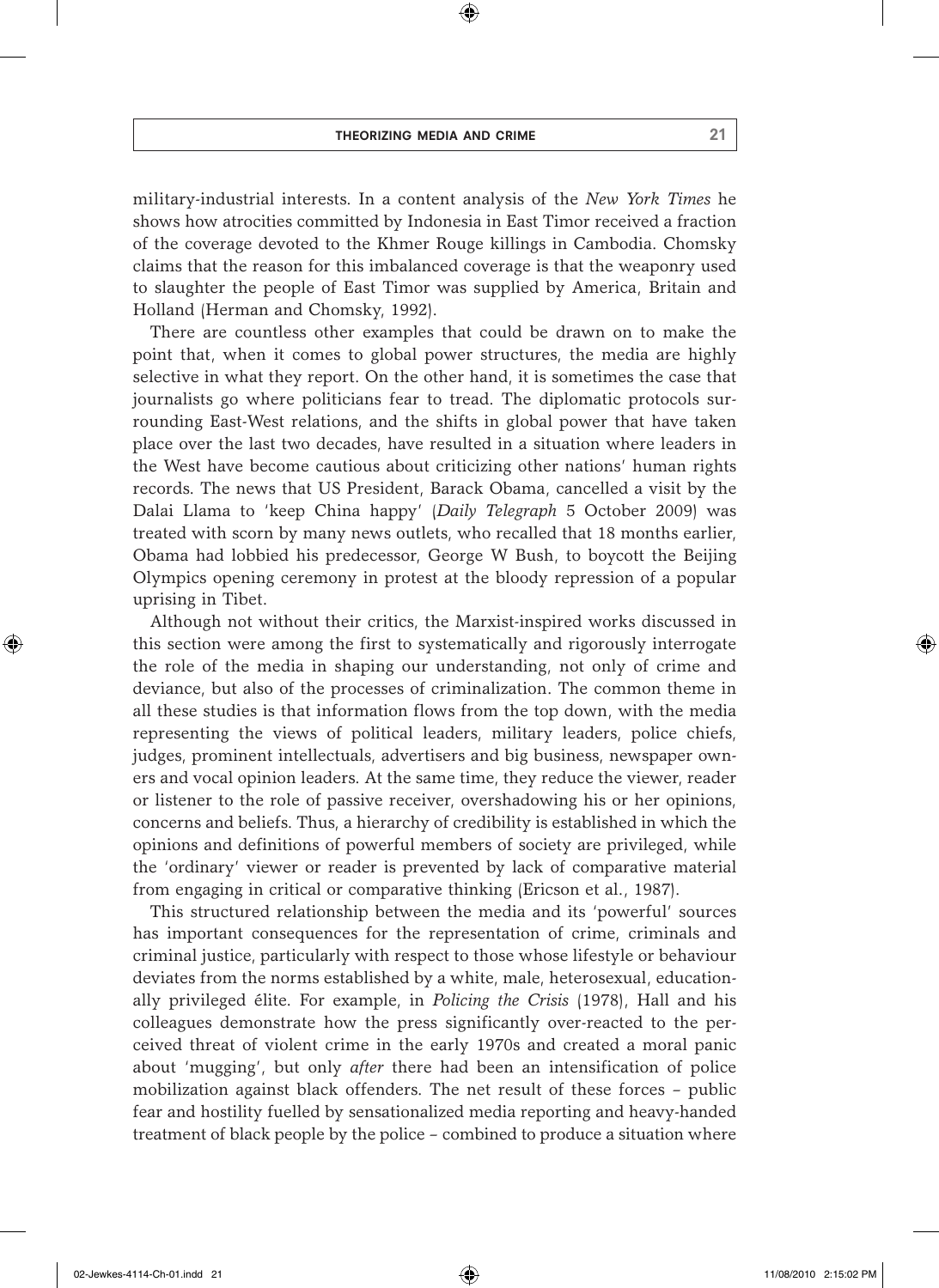$\textcircled{\scriptsize{*}}$ 

more black people were arrested and put before the courts, which in turn set the spiral for continuing media attention. But as Hall et al. explain, this episode can be set against a backdrop of economic and structural crisis in 1970s' Britain, whereby the disintegration of traditional, regulated forms of life led to a displaced reaction onto black and Asian immigrants and their descendants. The central thesis of the book is that by the 1970s, the consent that might previously have been won by the ruling classes was being severely undermined, and the state was struggling to retain power. The birth of the 'law and order' society, evidenced in the development of a pre-emptive escalation of social control directed at a minority population, served to divert public attention from the looming economic and structural crisis, crystallize public fears in the figure of the black mugger, create a coherent popular discourse that sanctioned tougher penal measures, and ultimately justify the drift towards ideological repression. All these developments were disclosed, supported and made acceptable by a media that had become one of the most important instruments in maintaining hegemonic power.

Critics of the hegemonic approach suggest that it overstates the *intent* of powerful institutions to deceive the public. They argue that it is not the case that media industries maintain a policy of deliberately ignoring or marginalizing significant portions of their audience. The tendency of professional communicators to perpetuate the taken-for-granted assumptions of consensus politics is not something that is necessarily overt, deliberate or even conscious, and certainly can rarely be described with any certainty as conspiracy. Rather, it may be attributed to an underlying frame of mind that characterizes news organizations (Halloran, 1970). In other words, journalists are like those who work within any organization or institution in that they are gradually socialized into the ways and ethos of that environment and come to recognize the appropriate ways of responding to the subtle pressures which are always there but rarely become overtly apparent. In a news room these 'ways of responding' range from the individual reporter's intuitive 'hunch' through perceptions about what constitutes a 'good story' and 'giving the public what it wants' to more structured ideological biases, which predispose the media to focus on certain events and turn them into 'news'. But hegemonists maintain that alternative definitions of any given situation may not get aired simply because there is no longer the spread of sources that there once was. The ownership and control of the mass media is concentrated in the hands of fewer and fewer individuals, and there is a reliance among editors on a relatively limited pool of expert and readily available sources. These official sources and accredited 'experts', together with the journalists themselves, thus become the 'primary definers' of much news and information; a kind of deviance-defining élite (Ericson et al., 1987). Consequently, according to proponents of the 'dominant ideology' approach, there is an increasing risk that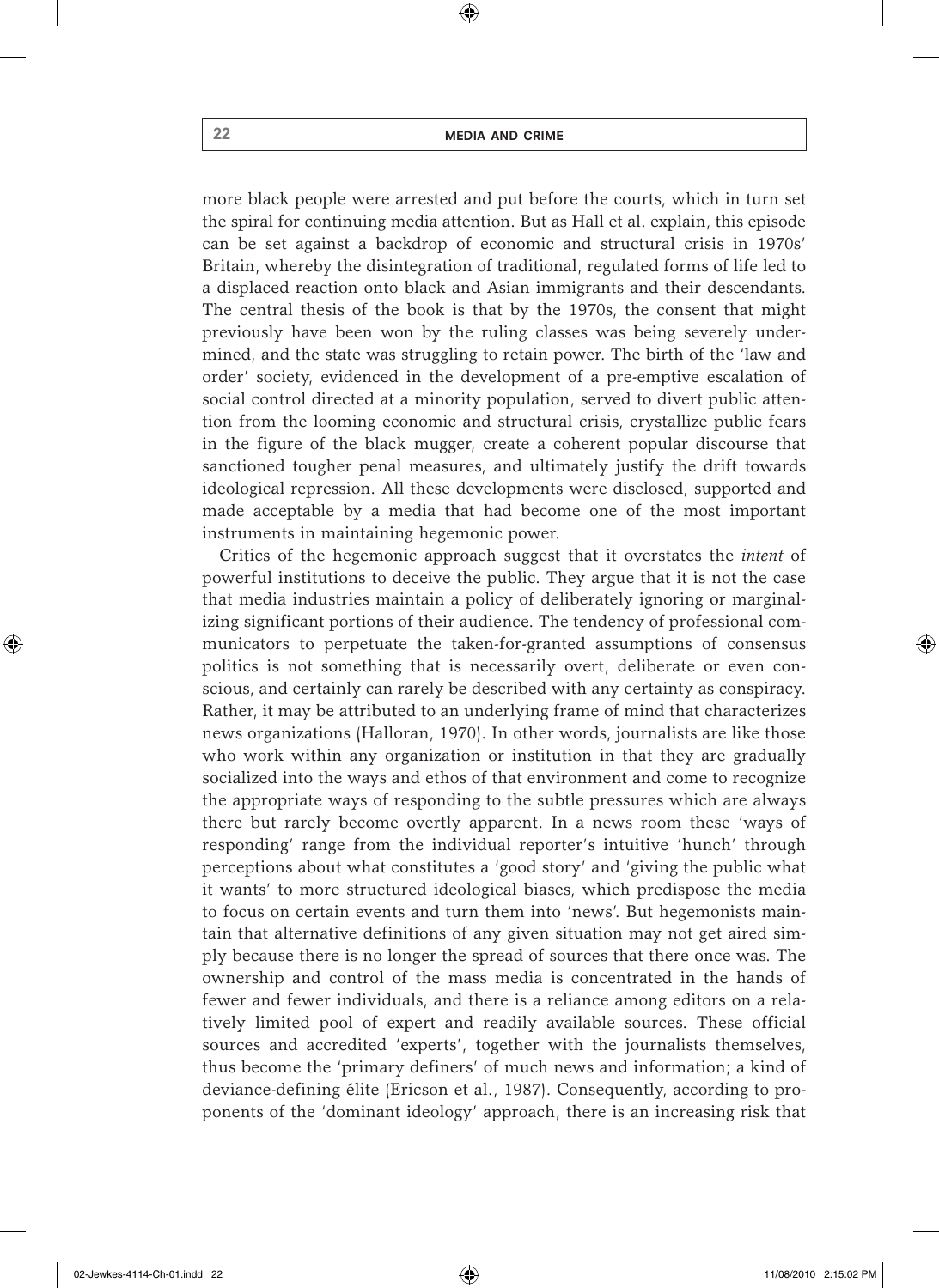⊕

culturally dominant groups impose patterns of belief and behaviour which conflict with those of ethnic, cultural and religious minorities. Feminists have argued that gender inequalities in society are also reproduced ideologically by a patriarchal media industry; an issue that will be examined further in Chapter 5.

#### The legacy of Marxism: critical criminology and corporate crime

As we have seen, the dominant ideology approach has successfully highlighted the extent to which those in power manipulate the media agenda to harness support for policies that criminalize those with least power in society. But Marxist-inspired criminologies have also been useful in raising awareness of the crimes of the powerful themselves; in other words, the offences committed by corporations, business people, governments and states. Critical criminologists whose intellectual roots lie in Marxism have noted that the media rarely covers 'white collar' or 'corporate' crime unless it has a 'big bang' element and contains several features considered conventionally newsworthy (see Chapter 2). Their reluctance to portray corporate wrongs contrasts with the manufacturing of 'street' crime waves and reflects a pervasive bias in the labelling of criminals. Although this inclination extends beyond the media and arguably constitutes a collective ignorance towards corporate crime on the part of all social institutions, there is little doubt that the media are among the most guilty in perpetuating very narrow definitions of crime. In fact, the media might be said to be doubly culpable: first for portraying affluence as the ultimate anomic goal and glamorizing images of offending and, second, for pandering to public tastes for drama and immediacy over complexity. As Steven Box says, 'the public understands more easily what it means for an old lady to have £5 snatched from her purse than to grasp the financial significance of corporate crime' (1983: 31).

In recent years a new generation of criminologists have sought to expose the wrongdoings of governments and corporations, and to label them as 'crimes'. Steve Tombs, Dave Whyte and Reece Walters are among the leading scholars who have examined the ways in which corporate and government officials neglect their moral and legal duties or abuse their authority for personal or political gain. For example, in an analysis of 'safety crimes', Tombs and Whyte (2007) have noted that two million people are killed at work each year, yet with the exception of high-profile cases such as the gas leak at Bhopal, India, in 1984 which killed thousands of people, crimes that have occurred as a result of corporate negligence or error fail to attract the interest of politicians, the media or the criminological community. Adopting a similar approach, and combining critical perspectives with 'green criminology', Walters has examined

♠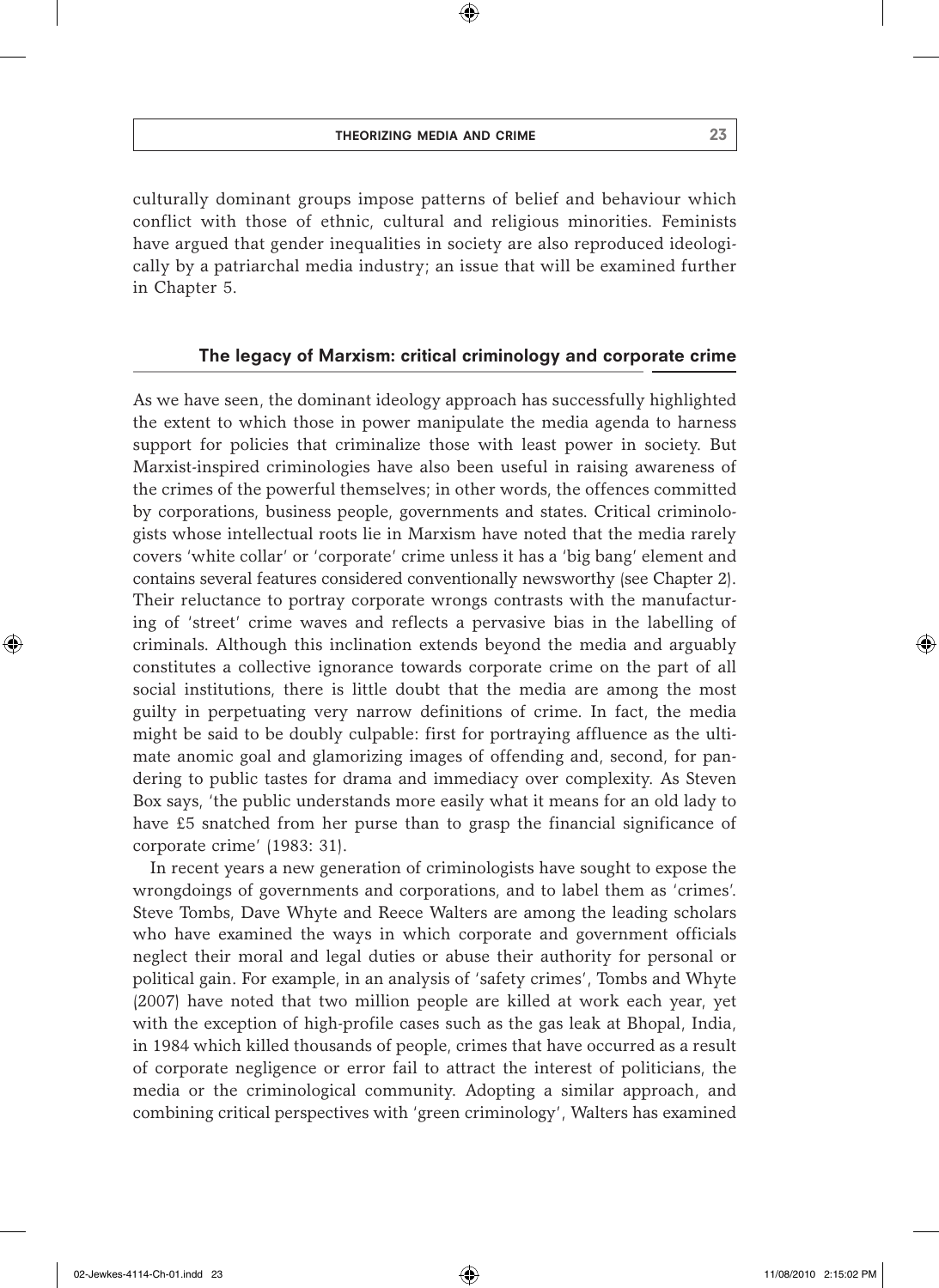$\textcircled{\scriptsize{*}}$ 

notions of environmental harm and justice. His focus is the political economy of water, air and food and how these essential ingredients for human and nonhuman life are constantly threatened and exploited by the harmful acts of governments and corporations (Walters, 2010).

But as Chapter 2 will demonstrate, crime is by-and-large portrayed by the media as a matter of individual pathology which mitigates against the investigation and reporting of wrongdoings in a large organization. On the whole, corporate crimes are not the stuff of catchy headlines and tend to be reported, if at all, in such a way as to reinforce impressions of their exceptional nature and distinction from 'ordinary' crime. The underdeveloped vocabulary of corporate crime compounds the difficulty of regarding it as an offence. Words such as 'accident' and 'disaster' appear in contexts where 'crime' and 'negligence' might be more accurate. Where they succeed in making the news agenda, corporate crimes are frequently treated not as offences, but as 'scandals' or 'abuses of power', terminology which implies 'sexy upper-world intrigue' (Punch, 1996). Alternatively, they may be presented as 'acts of God', thus reinforcing the notion that modern life is beset by risks and that actions that result in casualties and/or fatalities are random or preordained, depending on your religious convictions. The choice of this kind of language not only serves the purposes of a commercial media steeped in circulation and ratings wars, but it also suits corporations themselves who are able to secure powerful political allies and carefully control and manage information about damning incidents (Herman and Chomsky, 1992). So, while a few journalists uphold the investigative tradition and are prepared to act as whistleblowers when they uncover corporate offences, the vast majority of media institutions – according to radical crime and media theorists – either ignore the crimes of the powerful or misrepresent them. As a consequence, news reporting remains coupled to state definitions of crime and criminal law.

# Pluralism, competition and ideological struggle

The theoretical models outlined so far share a belief in the omnipresence of the media and hold assumptions about a passive and stratified audience, with those at the bottom of the socio-economic strata being the most vulnerable to media influences, whether they be 'effects' caused by media content or discrimination at the hands of a powerful élite that uses the mass media as its mouthpiece. By contrast, the 'competitive' or 'pluralist' paradigm that emerged during the 1980s and 1990s tends to be a more positive reading of the mass media as an embodiment of intellectual freedom and diversity offered to a knowledgeable and skeptical audience. Given this favourable characterization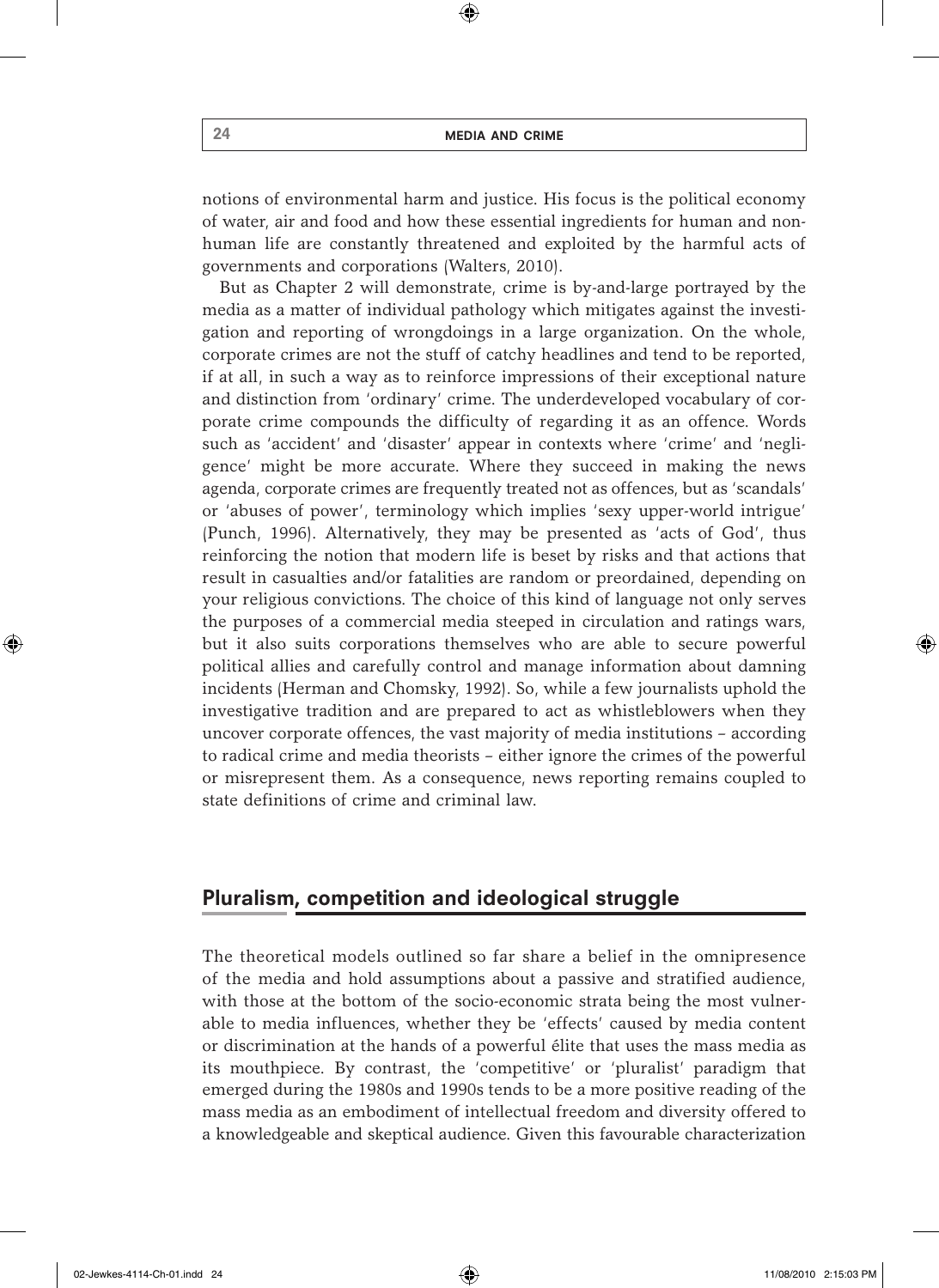⊕

of the media industry, it is unsurprising that, while the 'dominant ideology' perspective has been influential within the academy, *pluralism* has been championed by practitioners and policy-makers.

Pluralists argue that the processes of deregulation and privatization which have gone on over the last two decade have succeeded in removing the media from state regulation and censorship, and encouraging open competition between media institutions. Advocates of these processes have heralded a new age of freedom in which the greatly increased number of television and radio channels, magazine titles and computer-based services have offered a previously unimaginable extension of public choice in a media market of plurality and openness. The result has been that, in addition to the primary definers already mentioned – politicians, police chiefs and so on – there also exists the possibility of 'counter definers'; people with views and ideas which conflict with those of official commentators, and which are given voice by the media. Consequently it is suggested, while we can still identify a dominant economic class in an abstract, materialistic sense, it rarely acts as a coherent political force and is consistently challenged by individuals and organizations which campaign for policy changes in areas such as criminal justice. Furthermore, traditional ideological inequalities formed along lines of class, gender and race no longer inhabit the static positions suggested by those who favour the dominant ideology approach outlined previously. Thanks to higher education, social mobility, the World Wide Web and the rise of the 'celebrity culture', the contemporary 'ruling class' is more culturally diverse than at any time previously, and the modern media has been at the forefront of the erosion of traditional élitist values (McNair, 1998).

The expansion and proliferation of media channels and the Internet have certainly made more accessible the views and ideas of a greater diversity of people. However, the pluralist perspective could be said to be limited by its sheer idealism. Although the media may be regarded as a potential site of ideological struggle, proponents of the competitive, pluralist paradigm believe that *all* minority interests can be served by the plurality of channels of communication available. While theoretically true, this is a somewhat unrealistic vision because it does not take account of the many vested interests in media ownership and control or of the fact that, for all the proliferation of new channels, media industries are still predominantly owned and controlled by a small handful of white, wealthy, middle-class men (or corporations started by such men). Nor does this perspective pay much attention to the increasingly profitoriented nature of much media output which denies a form of public participation to those who cannot afford to pay for it. It might also be argued that competition and deregulation pose a serious threat to informed, analytical programming. An accusation frequently directed at media organizations in the increasingly commercial marketplace is that the competition for audience share leads to 'soundbite' journalism, in which there is little room for background,

♠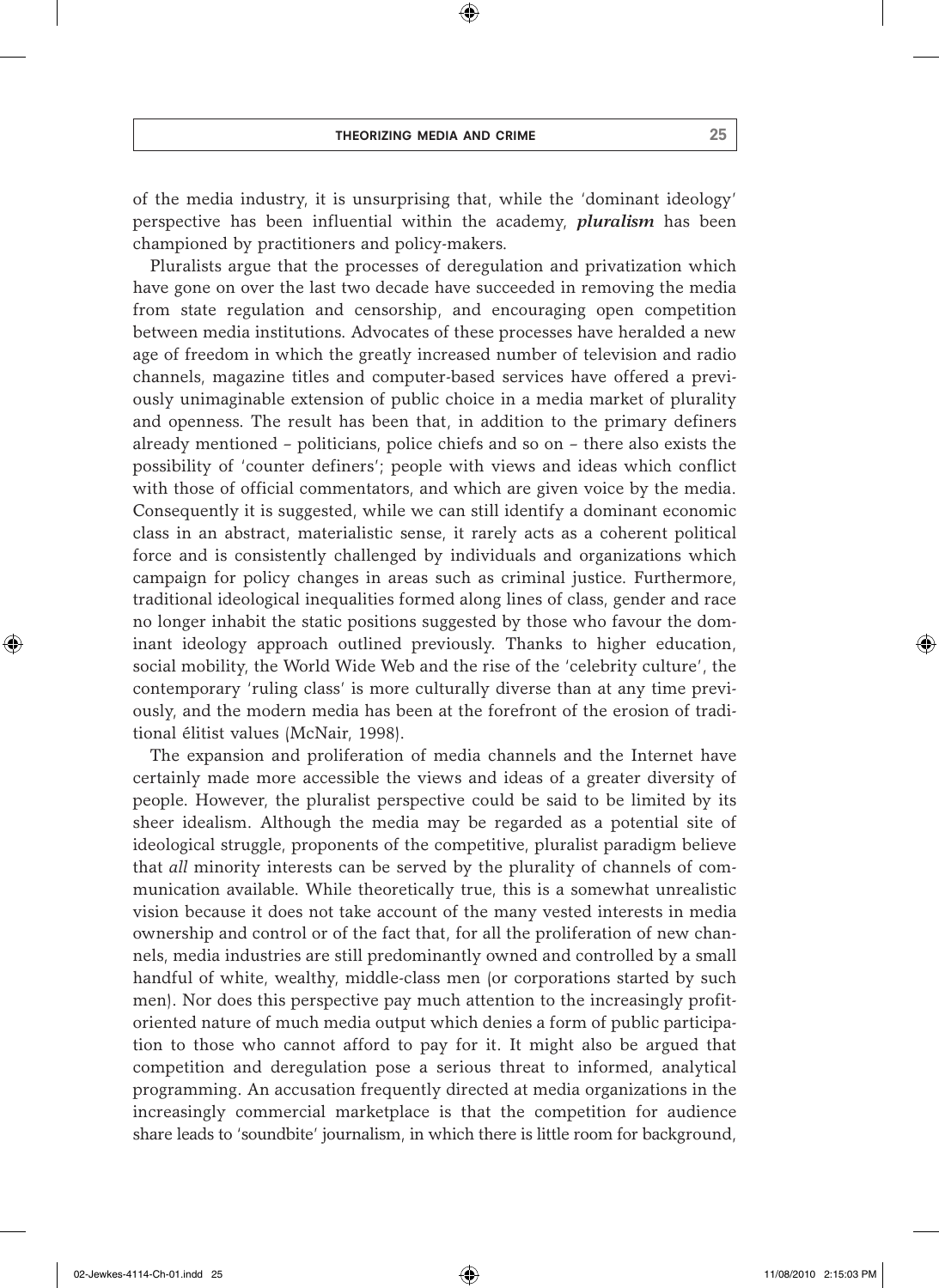$\textcircled{\scriptsize{*}}$ 

explanation or context. Consequently, it is argued, while there may be greater public engagement with shocking or visually dramatic events, there is little evidence of extensive public participation in the issues of policy, politics and reform that underlie such stories, or of a media willing to communicate such a context to the public (Barak, 1994; Manning, 2001). Public participation in *mediated* discourse may *appear* to be more inclusive: after all, more people can air their views on the serious issues of the day via talk radio, television audience shows, newspaper polls and online forums; indeed, telephone and computer resources have broadened traditional channels of communication to the extent where television news broadcasts now encourage viewers to phone, text or e-mail their thoughts and opinions into the studio to be transmitted almost instantaneously on air. But the 20- or 30-second viewer contribution has arguably been introduced at the expense of complex analysis or detailed critique, and *media* pluralism – that is, many channels – does not necessarily result in *message* pluralism – diversity of content (Barak, 1994b). Critics argue that the media continue to provide homogenized versions of reality that avoid controversy and preserve the status quo. Consequently, ignorance among audiences is perpetuated, and the labelling, *stereotyping* and criminalization of certain groups (often along lines of class, race and gender) persists.

Political economists have also highlighted the potential disadvantages of a market-based system for the facilitation of democratic participation, arguing that the increasingly commercialized character of media institutions results in tried and tested formulae, with an entertainment bias, aimed at a 'lowest common denominator' audience who are easily identifiable and potentially lucrative targets for advertisers. The tendency to 'play it safe' by offering the shocking, the sensational and the 'real' is becoming increasingly evident in television schedules where mainstream programming is dominated by seemingly endless and increasingly stale imitations of once innovative ideas. Even 24-hour rolling news services are restricted by the news values to which they have to conform (see Chapter 2) and by the pressures of having to succeed in a commercial environment. As Blumler (1991: 207) observes of American broadcast news media, while they may have a tradition of professional political journalism, it can nonetheless be the case that 'heightened competition tempts national network news … to avoid complexity and hit only those highlights that will gain and keep viewers' attention'. These 'highlights' will rarely involve in-depth political commentary or sustained analysis. Instead, viewers are fed a diet of 'infotainment' which may have a strong 'human interest' angle, a particularly dramatic or violent element, or a visually arresting component. This trend – often described by its critics as the 'dumbing down' of news and current affairs media – privileges audience ratings over analysis and debate and results in 'a flawed process of public accountability, with few forums in which issues can be regularly explored from multiple perspectives' (1991: 207). Crime is a subject that is especially limited and constrained by a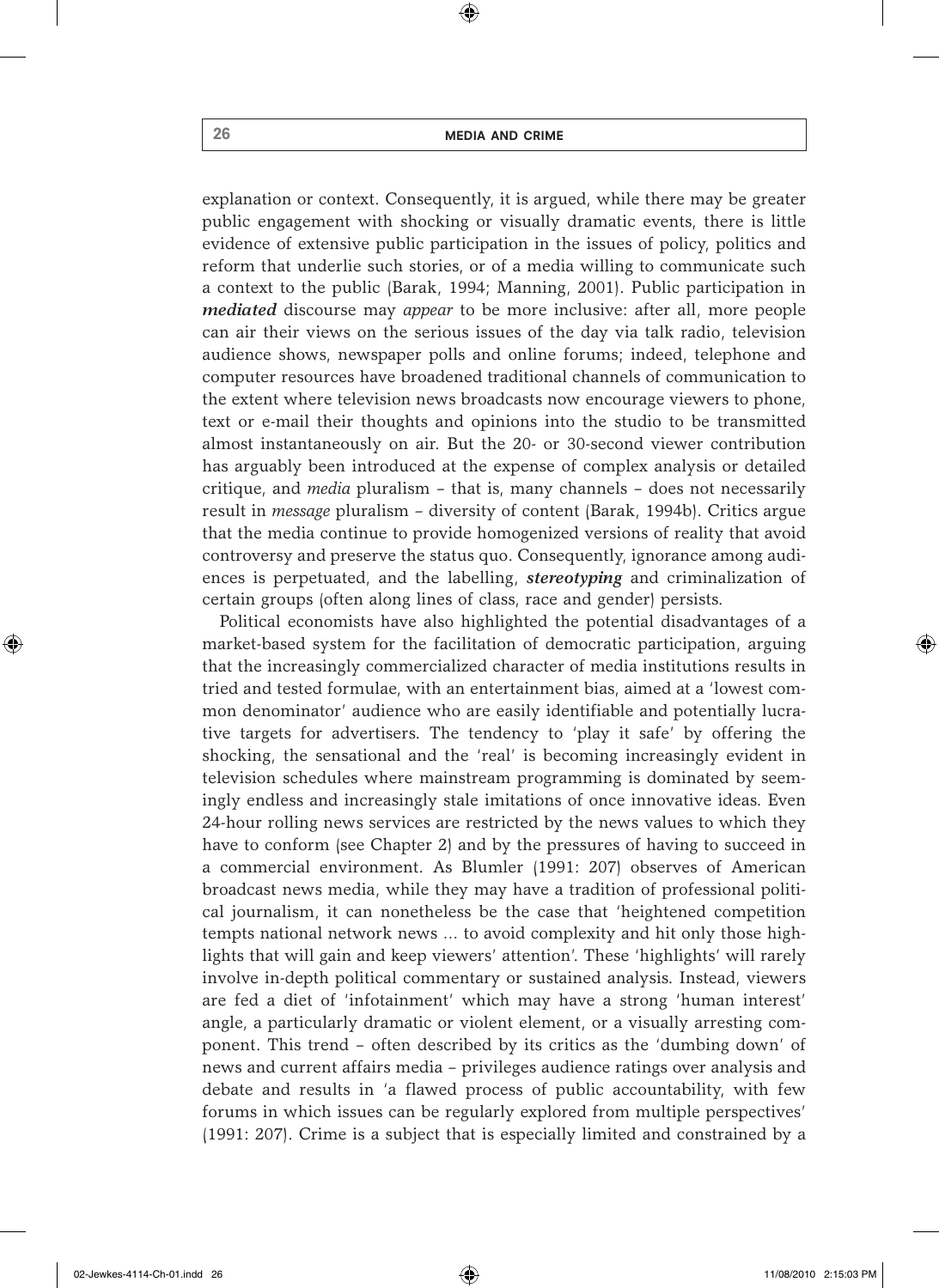⊕

media agenda on an endless quest for populist, profitable programming. One of the few strands of 'documentary' film making that has survived the wave of deregulation celebrated by pluralists is the 'true crime' genre where a serious criminal case is re-examined via a predictable formula, starting with a dramatized reconstruction of the crime itself and then a smug-with-hindsight examination of the sometimes bungled, frequently tortuous police investigation, before the dramatic denouement when the culprit is captured and convicted. These programmes – which are commonly concerned with highly unusual yet high-profile cases involving rapists and serial killers – pander to the thrillseeking, voyeuristic element of the audience, while at the same time quenching their thirst for retribution.

Although computer-based technologies such as the Internet might seem to support the pluralist belief in a media that facilitates dialogue and the free exchange of ideas and ideologies, they are only available to those who can afford the necessary hardware, software and subscription fees. For critics of deregulation and privatization, information becomes a commodity for sale to those who are able to purchase it, rather than a public service available to all, and infotainment is all that is on offer to the masses. Furthermore, the Internet arguably encourages the public to retreat from arenas of national debate and reject the messages of the traditional political parties, preferring instead to inhabit specialist communities rooted in identity, lifestyle, subculture or single-issue politics. While this might be seen as a positive outcome of pluralism, new social movements and identity politics may be more vulnerable to media sensationalism and stigmatization (Manning, 2001). Pluralism, then, might best be viewed as an expression of how things could be, rather than how things are. On the other hand, pluralism reminds us that a degree of openness *is* achievable; albeit that it is an openness that must be squared with a recognition of dominant groups enjoying structural advantages and that there are ongoing conflictual processes both inside social institutions and within the media themselves (Schlesinger et al., 1991).

# Realism and reception analysis

Throughout the 1980s established theories were being challenged by new approaches which turned on their heads some previously held assumptions and altered the focus of scholars in both criminology and media studies. In criminology a new perspective called *left realism* emerged as both a product of, and reaction to, what it saw as the idealistic stance of the left represented in works like *Policing the Crisis* (Hall et al., 1978). Accusing writers on the left of adopting reductionist arguments about crime, and romanticizing working-class

♠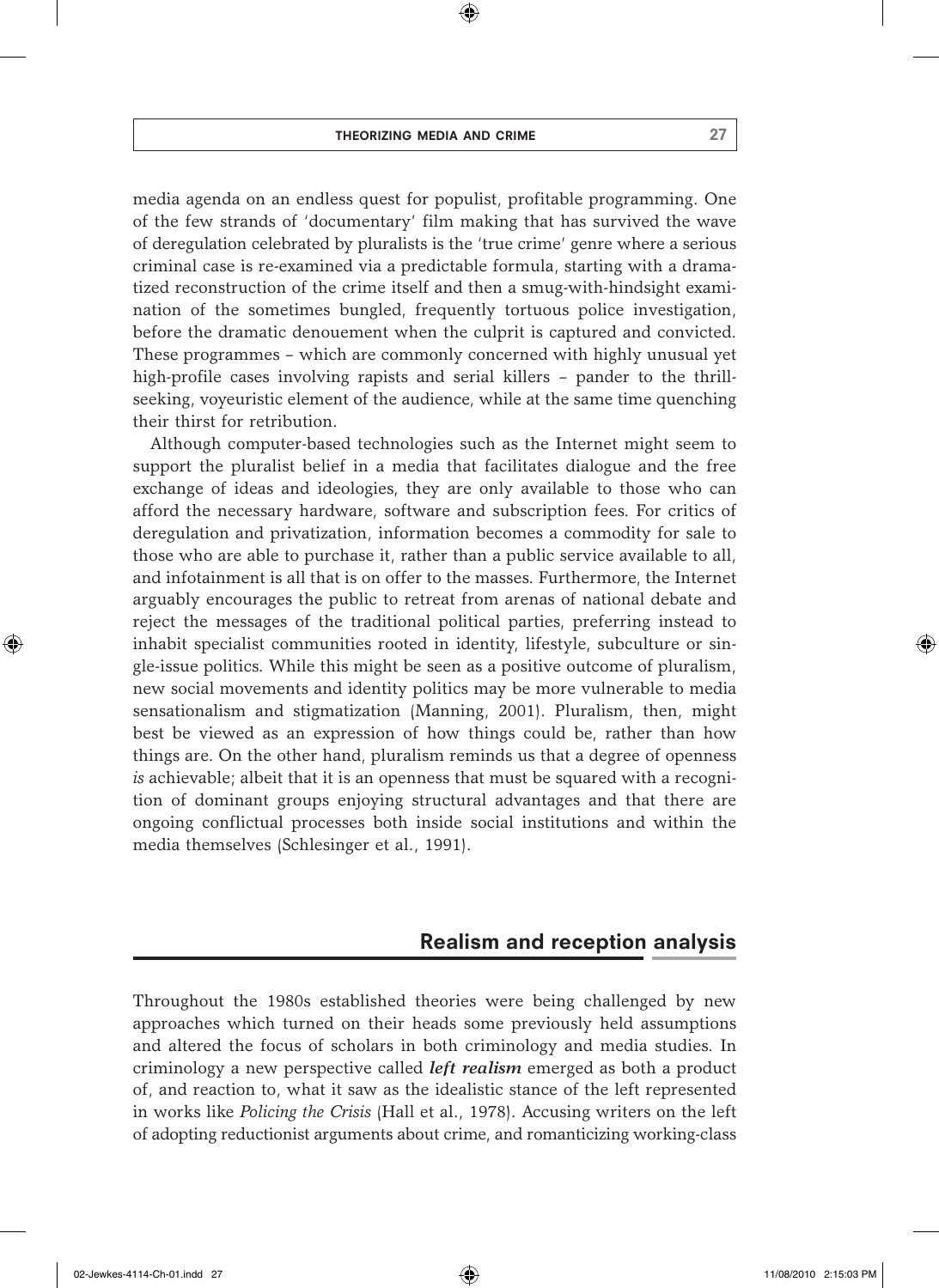$\textcircled{\scriptsize{*}}$ 

offenders, left realists claimed that the political arena had been left open to conservative campaigns on law and order which chose to overlook the fact that most crime is not inter-class (that is, perpetrated by working-class people on middle-class victims), but is intra-class (perpetrated on members of one's own class and community). Writers such as Lea and Young (1984) urged criminologists to 'get real' about crime, to focus on the seriousness of its effects – especially for women and ethnic minorities – and to elevate the experiences of victims of crime in their analyses. After all, if there was no rational core to the proposition that crime is a serious problem, the media would have no power of leverage to the public consciousness, and the numerous attempts to theorize the relationship between media and crime discussed in this chapter would simply never have materialized.

Meanwhile in media and cultural studies a form of audience research called '*reception analysis*', pioneered by David Morley, dominated the agenda throughout the 1980s and 1990s. Researchers reconceptualized media influence, seeing it no longer as a force beyond an individual's control, but as a resource that is consciously *used* by people. In the modern communications environment where there is a proliferation of media, and the omniscience of any single medium or channel has diminished, most audience members will select images and meanings that relate to their sense of self-identity or to their wider experiences of work, family and social relationships. Furthermore, in an age of democratic, interactive, technology-driven communications, it is argued that media and popular culture are made from 'within' and 'below', not imposed from without and above as has been traditionally conceptualized (Fiske, 1989). By the mid-1990s, researchers had dismissed concerns about what the media *do* to people, and turned the question around, asking instead, 'what do people do *with* the media?'

An example of criminological research using this approach is *Captive Audience* (Jewkes, 2002). Here my aim was to examine the media's role in the exercise of power relations and the construction of masculine identities in prisons. At the time, most prisoners in England had access to television, although for some it was in communal TV areas and for others it was within their own rooms ('incell TV' was just being rolled out across the prison estate). The study found that communal TV viewing in prison replicates many of Morley's findings concerning TV within the family: 'We discuss what we want to watch and the biggest wins. That's me. I'm the biggest', is a typical comment from a male respondent in Morley's 1986 study that had resonance in the prison context. In my study, solitary viewing (and reading and listening) revealed a range of motivations and identity constructions, some of which were familiar to all media consumers (passing time, becoming informed, chilling out) and some of which had a particular salience (enhancing one's credentials as a violent man, 'tuning out' of the aggressive prison culture) or poignancy (escapism, evoking memories of loved ones) in the context of the prison.

♠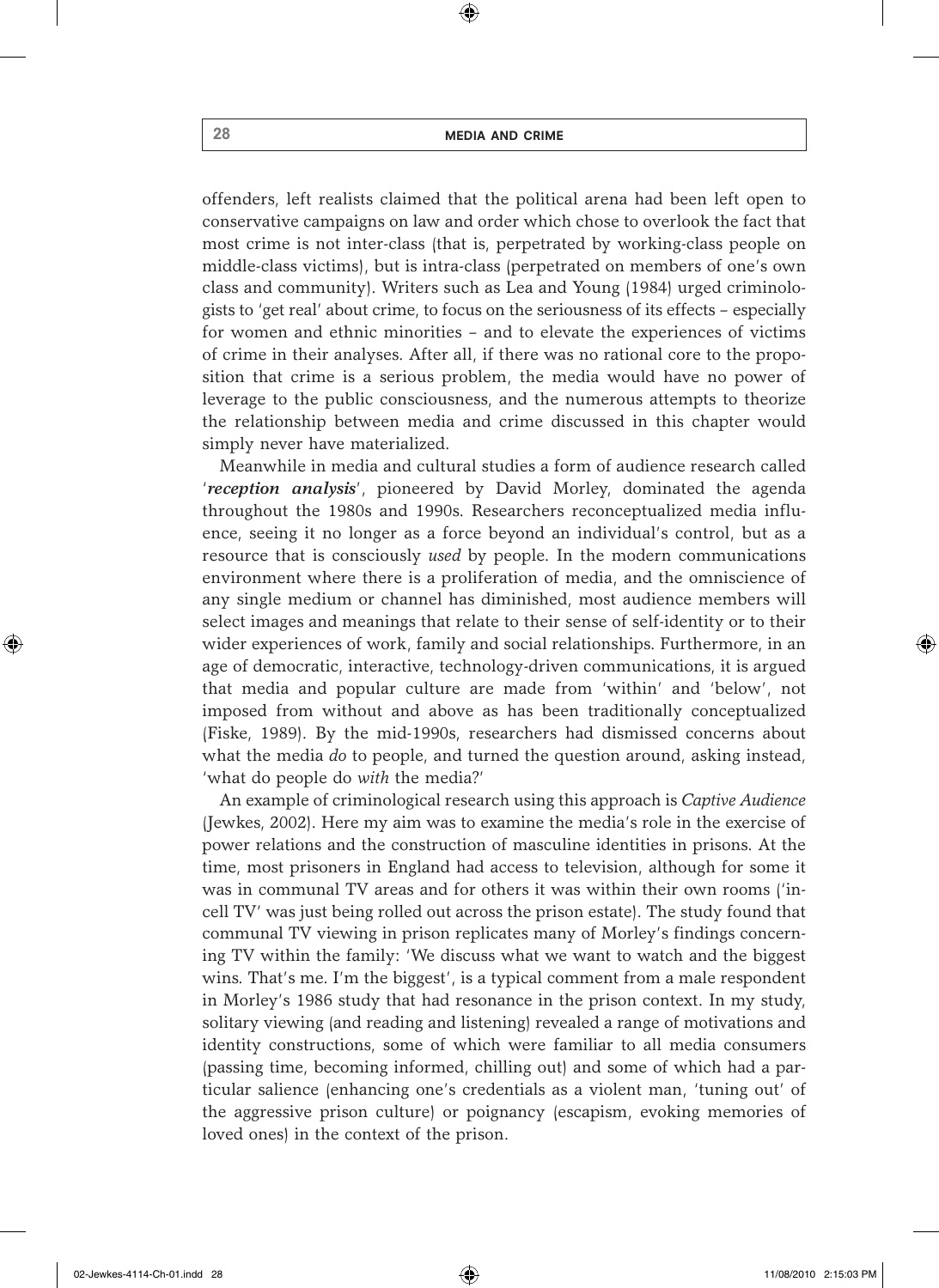⊕

# Late-modernity and postmodernism

There is a clear trajectory that links the theories discussed so far, even if development has come from antagonism as well as agreement between different schools of thought. Postmodernism is a paradigm shift that impacted on all the social sciences, becoming a ubiquitous and unavoidable term for many years in the 1990s. *Postmodernism* is frequently presented as an emphatic and decisive break with all that went before, with large-scale theories like Marxism being rejected for their all-embracing claims to knowledge and 'truth'. Most commentators now prefer to describe the current epoch in terms of *late modernity*, to indicate that, while there have been radical changes in patterns of global cultural, political and economic life, they have not entirely *replaced* the structural characteristics associated with 'modern' society; class structure, capitalism, industrialism, militarism, the nation state and so on.

However, traces of earlier theories can be found in postmodern accounts. Like reception analysts, postmodernist writers view audiences as active and creative meaning-makers. In common with realists, they share a concern with fear of crime and victimization, and make problematic concepts such as 'crime' and 'deviance' just as labelling theorists did in an earlier period. Furthermore, like advocates of the pluralist approach, postmodernists suggest that the media market has been deregulated, leading to an explosion of programmes, titles and formats to choose from. All tastes and interests are now catered for, and it is the consumer who ultimately has the power to choose what he or she watches, listens to, reads and engages with, but equally what he or she ignores, rejects or subverts. In this glossy, interactive media market place, anything goes – so long as it doesn't strain an attention span of three minutes, and is packaged as 'entertainment'. Postmodernism, then, is concerned with the excesses of information and entertainment now available, and it emphasises the style and packaging of media output in addition to the actual substance of its content. This is the 'society of the spectacle' (Debord, 1967) a 'hyperreality' in which media domination suffuses to such an extent that the distinction between image and reality no longer exists (Baudrillard, 1981, 1983). Mass media and the collapse of meaning have produced a culture centred on immediate consumption and sensationalized impact but with little depth of analysis or contextualization (Osborne, 2002). It is the fragmentary, ephemeral and ambiguous that are observed, and pleasure, spectacle, pastiche, parody and irony are the staples of postmodern media output. The media's responsibility is to entertain, and audience gratification is the only impact worth striving for.

This abandonment of a distinction between information and entertainment raises two problems, however. The first is the threat to meaningful debate that postmodernism seems to imply. A media marketplace based on a pluralist model of ideological struggle may suffice as a forum for debate, but it relies on

♠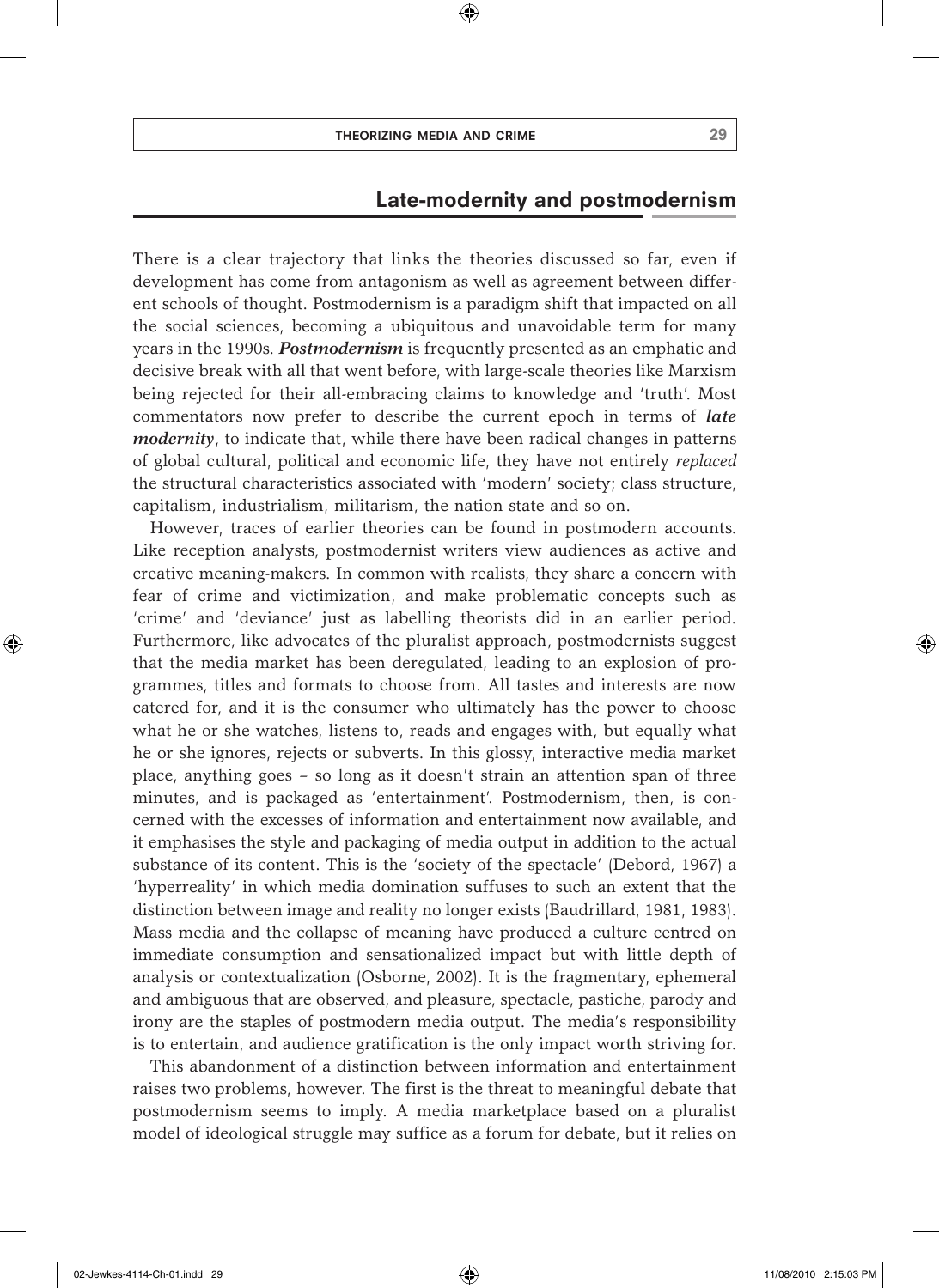$\textcircled{\scriptsize{*}}$ 

the public's ability to discriminate between what is true and what is not; between fact and interpretation. In an early critique of postmodernism, Dick Hebdige warns that:

The idea of a verifiable information order, however precarious and shifting, however subject to negotiation and contestation by competing ideologies, does not survive the transition to this version of new times … today aliens from Mars kidnap joggers, yesterday Auschwitz didn't happen, tomorrow who cares what happens? Here the so-called 'depthlessness' of the postmodern era extends beyond … the tendency of the media to feed more and more greedily off each other, to affect the function and status of information itself. (1989: 51)

The second difficulty with postmodernism lies in how we define 'entertainment'. As Hall et al. (1978) suggest, violence – including violent crime – is often regarded as intrinsically entertaining to an audience who, it is argued, have become more emotionally detached and desensitized to the vast array of visual images bombarding them from every corner of the world. Many see this as an escalating problem and highlight that it has become necessary to accelerate the drama of each successive action in order to maintain the same level of coverage (Mander, 1980)

It is usually organizations that fall outside mainstream consensus politics which best understand this theory of acceleration. Groups with a radical political agenda are well practised in the art of manipulating the media and will frequently 'create' a story through the use of controversial, but stagemanaged, techniques, knowing that it will make 'good copy'. Greenpeace, the Animal Liberation Front, pro- and anti-foxhunting groups, 'Fathers 4 Justice' and antiglobalization, anti-capitalism movements are examples of pressure groups which have been extremely successful in garnering media attention and ensuring attention-grabbing headlines. Even the police have adopted the techniques of heightened drama and suspense to produce spectacular, even voyeuristic television, with stage-managed press conferences involving 'victims' of serious crimes whom they suspect of foul play, and dramatic raids on the homes of suspected burglars and drug dealers in which police officers are accompanied by television cameras.

But it is arguably terrorists who have taken the lesson of sensationalized impact to heart to the greatest and most devastating effect:

The spectacularly violent acts of terrorists can be viewed as performances for the benefit of a journalistic culture addicted to high drama … the terrorist act is the ultimate 'pseudo-event' – a politically and militarily meaningless act unless it receives recognition and coverage in the news media. (McNair, 1998: 142)

However, the desire to 'play up to the cameras' may be no less true of state aggressors as it is terrorists and dissidents. For example, military campaigns may also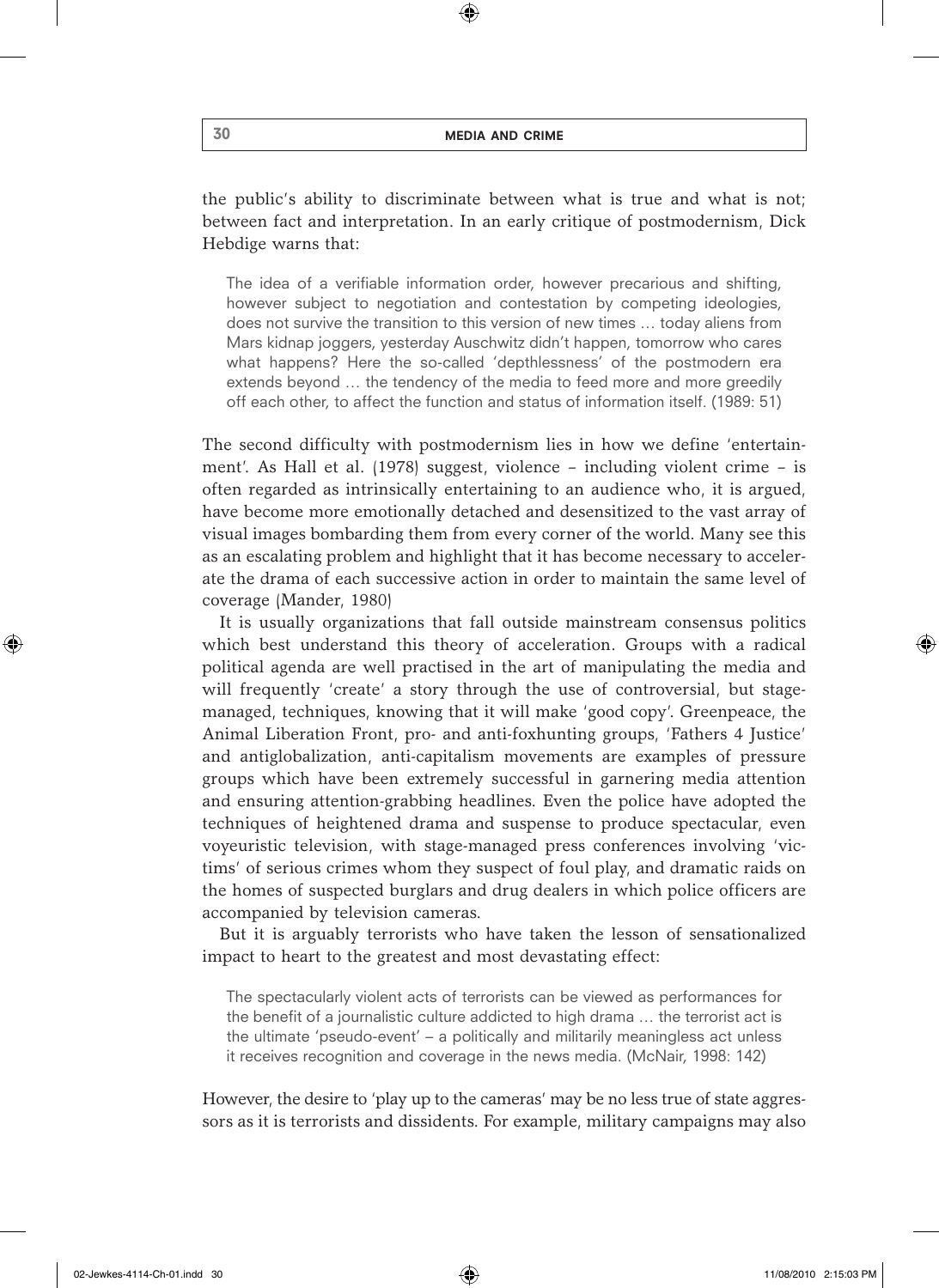# THEORIZING MEDIA AND CRIME **1999** 31

⊕

be planned as media episodes, as was witnessed in the 2003 Allied War on Iraq when journalists were 'embedded' with military personnel and were allowed unprecedented access to troops and operations. Similarly:

When President Reagan bombed Libya [in 1986], he didn't do it at the most effective time of day, from a military point of view. The timing of the raid was principally determined by the timing of the American television news; it was planned in such a way as to maximize its television impact. It was timed to enable Reagan to announce on the main evening news that it had 'just happened' – it was planned as a television event. (Morley, 1992: 63–4)

But the most compelling example to date of a postmodern media 'performance' occurred on 11 September 2001. The terrorist attacks on the World Trade Center took place when millions of Americans would be tuned into the breakfast news programmes on television. The timing of the actions ensured that viewers across the world who missed the terrifying aftermath of the first attack on the north tower would tune in to see 'live' pictures of the second hijacked aircraft being flown into the south tower 16 minutes later. The television pictures from that day – transmitted immediately around the globe – have arguably become the most visually arresting and memorable news images ever seen, evoking countless cinematic representations from *The Towering Inferno* to *Independence Day*. The 'event that shook the world' had such an overwhelming impact because of the immediacy and dramatic potency of its image on screen; it was truly a postmodern spectacle.

Terrorist attacks on 'innocent' civilians chime with the postmodern idea that we are all potential victims. Postmodern analyses reject traditional criminological concerns with the causes and consequences of crime, pointing instead to the fragmentation of societies, the fear that paralyses many communities, the random violence that seems to erupt at all levels of society, and the apparent inability of governments to do anything about these problems. This concern with a lurking, unpredictable danger is fortified by an omnipresent media. Postmodernist critic Richard Osborne suggests that the ubiquity of mediated crime reinforces our sense of being victims: 'media discourses about crime now constitute all viewers as equally subject to the fragmented and random danger of criminality, and in so doing provide the preconditions for endless narratives of criminality that rehearse this ever-present danger' (Osborne, 1995: 27). Perversely, then, the media's inclination to make all audience members equal in their potential 'victimness' lies at the core of the postmodern fascination with crime. For Osborne, there is 'something obsessive in the media's, and the viewer's, love of such narratives, an hysterical replaying of the possibility of being a victim and staving it off ' (1995: 29).

Another aspect of the hysteria that surrounds criminal cases, fusing the fear of becoming a victim with the postmodern imperative for entertaining the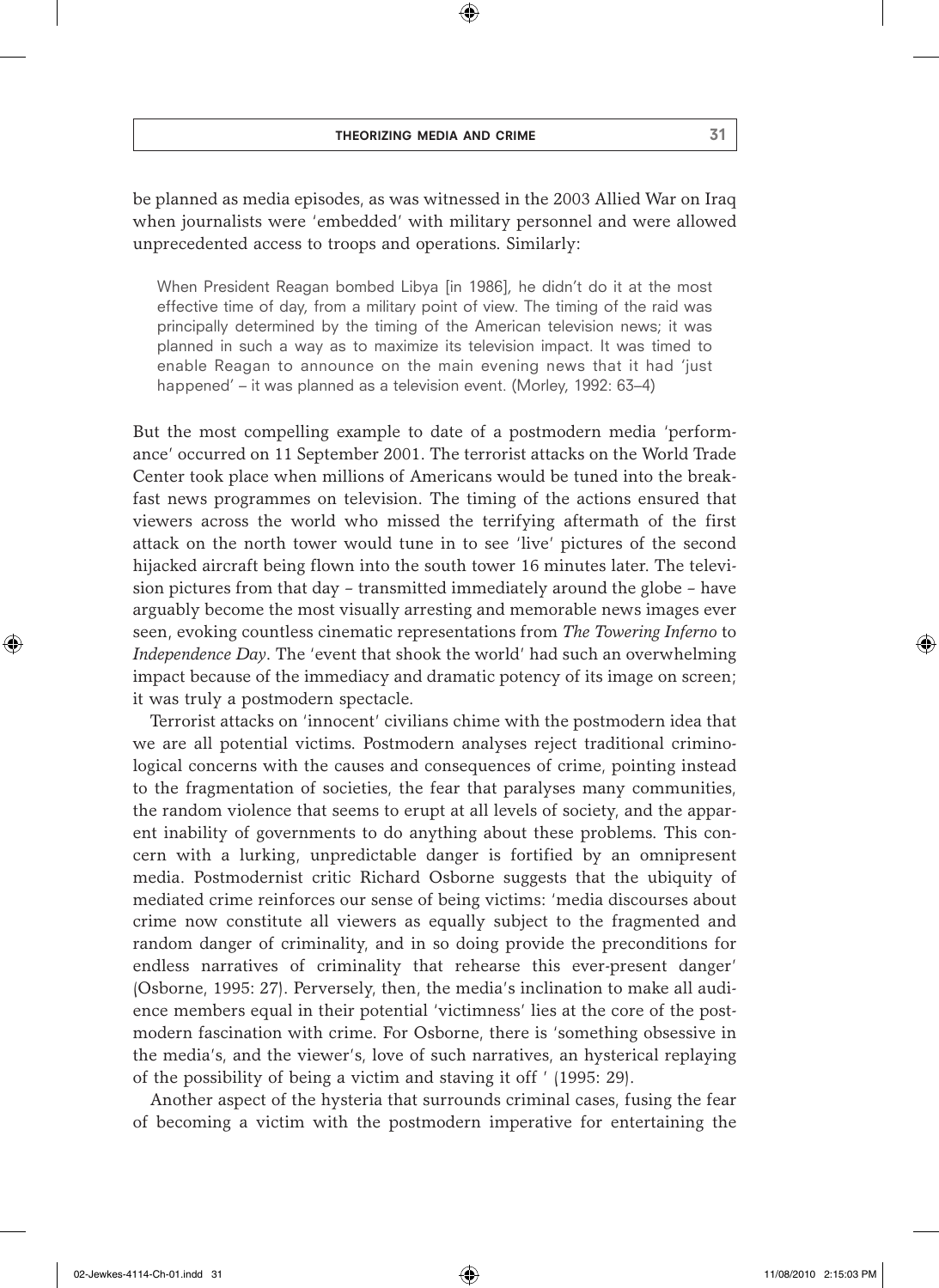$\textcircled{\scriptsize{*}}$ 

audience, is the media's inability, or unwillingness, to separate the ordinary from the extraordinary. The audience is bombarded in both factual media and in fictional representations, by crimes that are very rare, such as serial killings and abductions of children by strangers. The presentation of the atypical as typical serves to exacerbate public anxiety and deflect attention from much more commonplace offences such as street crime, corporate crime and abuse of children within the family. Reporting of the 'ever-present danger' of the predatory paedophile or young thug who is prepared to kill with little provocation are the stock-in-trade of a media industry which understands that shock, outrage and fear sell newspapers. In recent years, interest has turned to the collective outpouring of grief that has been witnessed in relation to certain violent and/or criminal acts, which has resulted in them occupying a particular symbolic place in the popular imagination. It has been suggested that the 'coming together' of individuals to express collective anguish and to gaze upon the scene of crimes in a gesture of empathy and solidarity with those who have been victimized, is a sign of the desire for community; a hearkening back to pre-mass society collectivity or an assertion of 'people power' (Blackman and Walkerdine, 2001: 2). But equally it might be regarded as a voyeuristic desire to be part of the hyperreal, to take part in a globally mediated event and say 'I was there'.

# Cultural criminology

The populist, entertainment imperative of the postmodernist approach is central to the developing perspective known as *cultural criminology* most commonly associated with the work of its American originator, Jeff Ferrell, and with the criminology department at the University of Kent in the UK (for example, Ferrell et al., 2008; Hayward and Presdee, 2010). This approach seeks to understand both the public's mediated fascination with violence and crime, and also the enactment of violence and crime *as* pleasure or spectacle. Its debt to earlier work by Stuart Hall, Stanley Cohen, Phil Cohen, and Jock Young (who is himself part of the cultural criminology vanguard) is evident in its proposition that all crime is grounded in culture and that cultural practices are embedded in dominant processes of power. It therefore supports the early Marxist-influenced, critical criminological view that criminal acts are acts of resistance to authority. But unlike earlier accounts that conceptualized resistance as something that was internalized and expressed through personal and subcultural style, cultural criminologists emphasize the externalization of excitement and ecstasy involved in resistance and here their debt is to the work of Jack Katz who argues in *Seductions of Crime* (1990) that crime is not about acquisition, materialism or economic need, but about presence, status

♠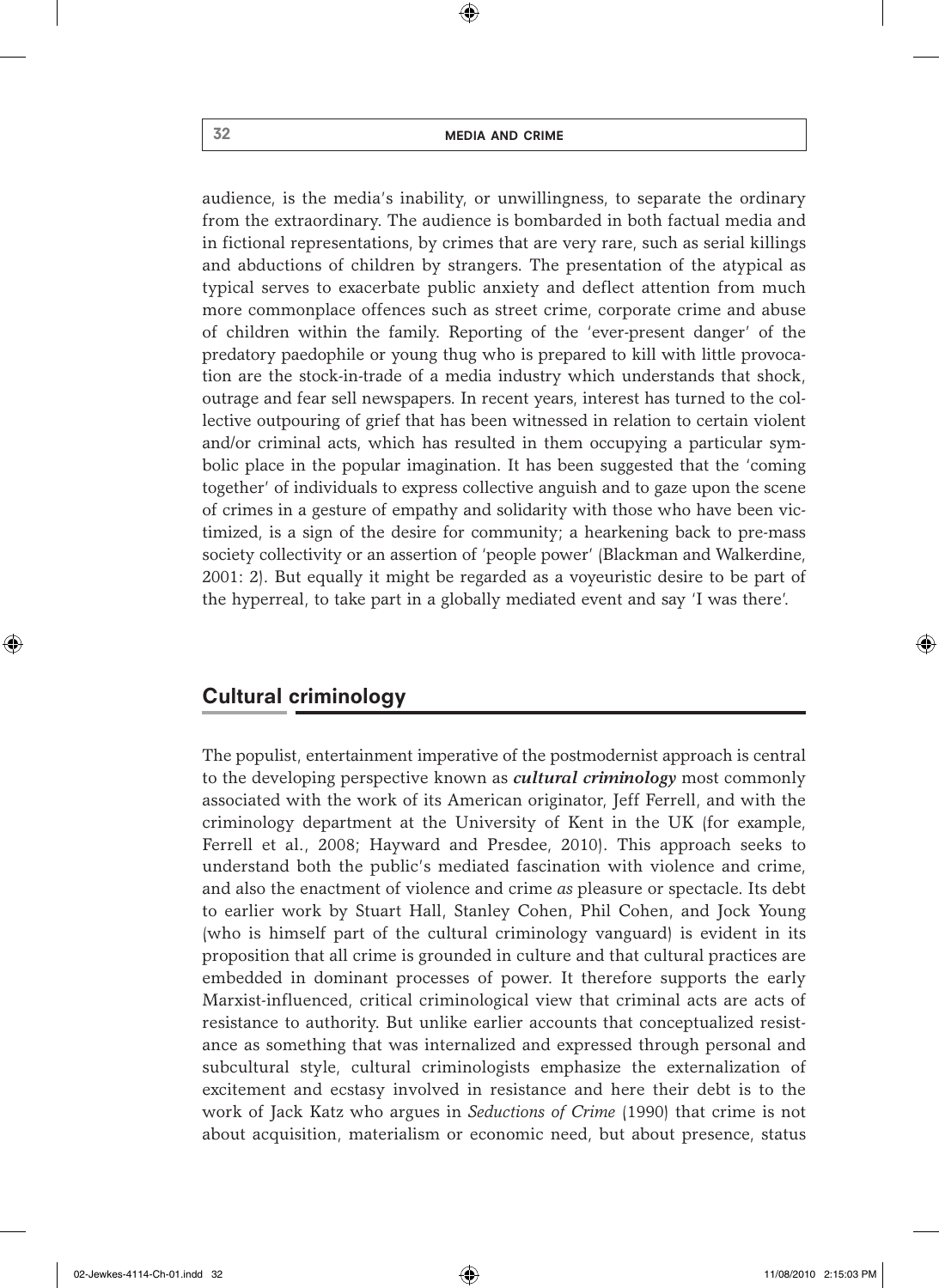# THEORIZING MEDIA AND CRIME **1999** 33

⊕

and 'sneaky thrills'. Many criminal activities involve risk-taking and danger, but may in fact represent an attempt to break free of one's demeaning and restraining circumstances, to exercise control and take responsibility for one's own destiny. In a world in which individuals find themselves over-controlled and yet without control, crime offers the possibility of excitement *and* control. The rising number of gun crimes and gangland style killings in the UK might be conceived in these terms; as an act of self-expression which, somewhat ironically, makes the individuals involved feel alive.

In cultural criminology, crime becomes a participatory performance, a 'carnival', and the streets become theatre. Some commentators have found this a refreshing antidote to Marxist-inspired studies such as *Policing the Crisis*, in so far as cultural criminology avoids the condescension of criminal-as-victim (of disadvantageous circumstances) (Jefferson, 2002). Mike Presdee has provided some of the most compelling examples from Britain of the carnival of crime. Describing the large-scale ritualized joyriding that occurred on the Blackbird Leys estate in Oxford in the early 1990s, Presdee comments:

[T]heir joyriding became a celebration of a particular form of car culture that was carnivalesque in nature, performance centred and criminal. The sport of joyriding went something like this: a team of local youths would spot a hot hatch (the car of choice) and steal it (or arrange with others to have it stolen). It would be delivered to another team who would do it up, delivering it finally to the drivers. In the evenings, the cars were raced round the estate, not aimlessly but in a way designed to show off skill. Furthermore, two competing groups (teams) attempted to outdo the other. These displays were watched by certain residents of the estate who, the story goes, were charged a pound for the pleasure, sitting in picnic chairs at the sides of the road. Often after these races the cars were burned on deserted land. (2000: 49)

Similarly, in an exploration of the ways in which fire has become both an important part of the culture of everyday life and an act of rebelliousness, resistance, defiance and destruction' Presdee explains the primeval attraction of arson, via stories from the US and UK:

On Monday 6 December 2004 in Indian Head, Washington, USA, unknown arsonists put a complete new up-market housing development to the 'torch', burning 26 houses in one spectacular conflagration! It was a five million pound bonfire that was deliberate, and organized, changing both the landscape and society in one swift and totally destructive act…

#### [Meanwhile in a field in Gloucester on Bonfire night]:

they got wooden boards and placed those over the fire and as the flames rekindled the fire dance began again. They faced each other bouncing on the bridges of burning boards, jousting with each other with burning sticks as the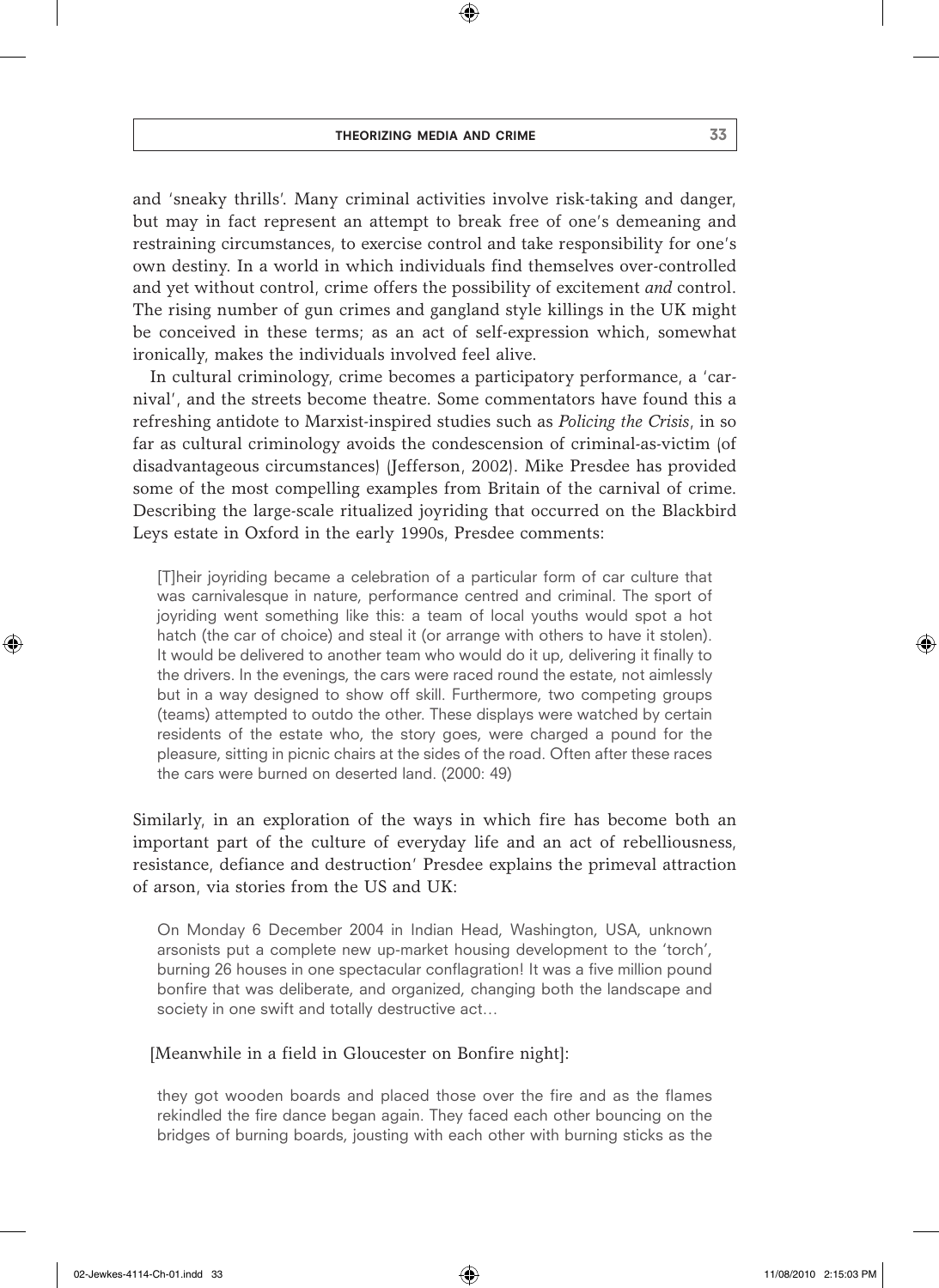$\textcircled{\scriptsize{*}}$ 

howling wind made the flames more dangerous. Like mediaeval knights they fought in the fire and the watching crowd feasted on this spectacle of fire (http://www.culturalcriminology.org/papers/presdee-fire.pdf) .

Riots, protests and other outbreaks of disorder can also be viewed in this way. It is not the case that all carnivalesque performances involve crime, but it can be said with some certainty that participation in them can lead to criminalization. It is therefore not just the cultural significance of crime, but the criminalization of certain cultural practices that cultural criminologists are interested in.

While cultural criminology is not without its critics (Mason, 2006, archly refers to it as ghettoized '70s retro chic) it is undeniable that it has had a significant impact on the ways in which connections between crime, media and culture are made. Cultural criminology celebrates postmodern notions of difference, discontinuity and diversity, and breaks down restrictive and negative stereotypes. What were formerly regarded as unconventional interest groups or simply public nuisances have been embraced amidst a renewed verve for ethnographic enquiry and a fascination for the power of the image. For example, in *Crimes of Style* (1996) Ferrell explores the meaning and practice of graffiti: the building up of 'tagging' experience; the mastery of the art; the aesthetic attention to detail; the thrill of getting away with it (or getting caught); and the network of friendships built up with fellow artists, all of which take shape and meaning within the immediate contingencies of boredom, disaffection and alienation. The comment of a graffiti artist in the celebrated documentary *Style Wars* (1983) sums up the feeling of transcendence experienced: 'I think it's something you can never recapture again once you experience it ... even the smell you get, like when you first smell trains, it's a good smell to, like, a dedicated graffiti writer ... you're there in the midst of all the metal and, like, you're here to produce something'. Once viewed exclusively in terms of teenage delinquency and mindless vandalism, graffiti is one of the many 'underground' subcultural practices that has been appropriated by corporations and repackaged for mass consumption. It has even featured on the US version of *The Apprentice* (NBC) in an episode that required the two competing teams to create a graffiti advertisement on a 20-foot wall in Harlem, New York, for Sony Playstation's new racing simulator game, *Gran Turismo 4*. The show's star, Donald Trump, announced, without a trace of irony, that there is a 'new form of urban advertising – it's called graffiti', before going on to exclaim, 'I'm not thrilled with graffiti. I don't like graffiti, but some of it is truly amazing'.

The emergence of cultural criminology can be characterized as a challenge to the lingering influence of positivism which, it is suggested, has led to a vacuum in so-called 'expert' knowledge surrounding the pursuit of pleasure. The overriding concern with reason and scientific rationality means that traditional criminology has been unable to account for 'feelings' such as excitement, pleasure and desire. The activities described by Ferrell, Presdee and others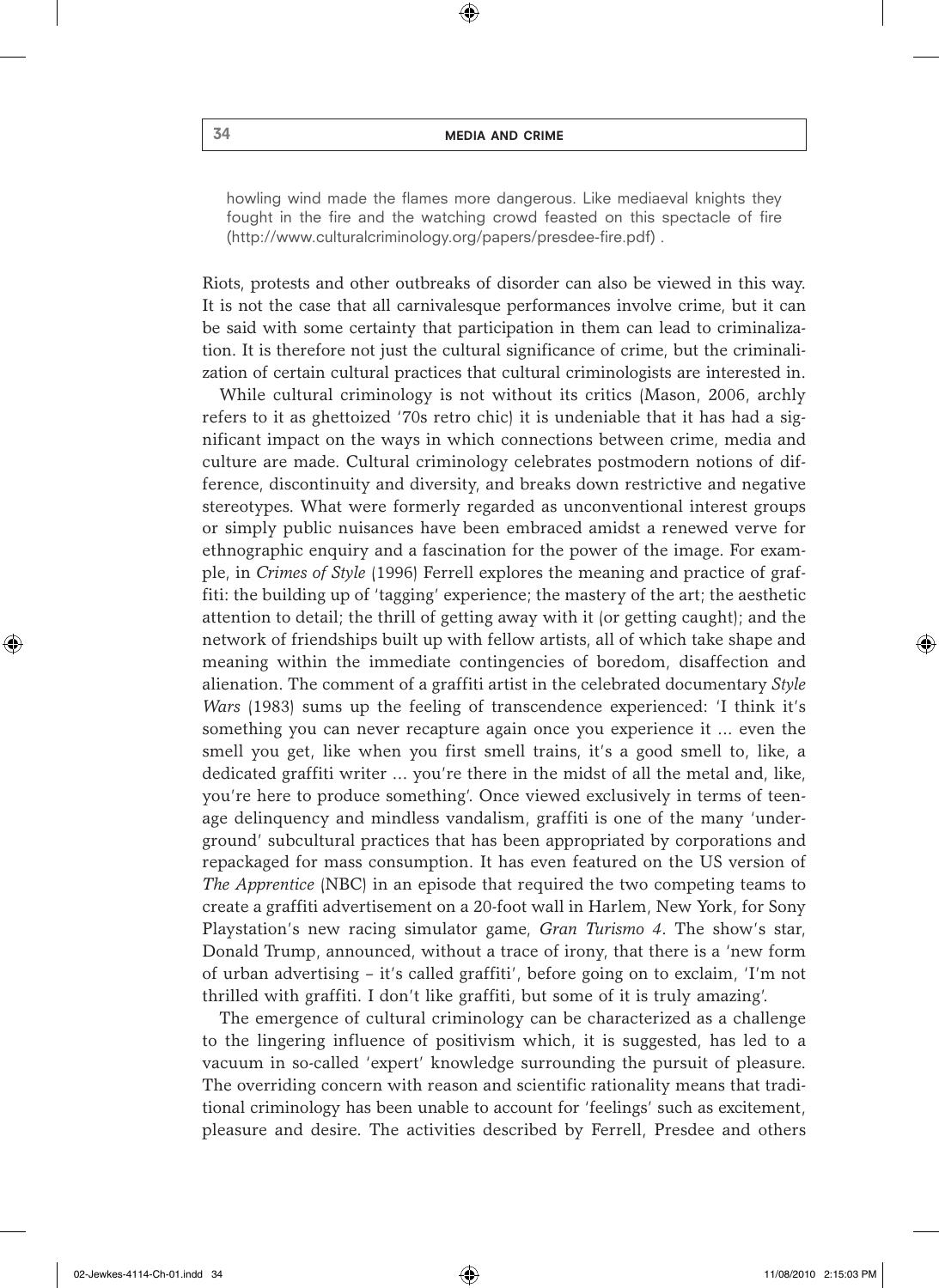# THEORIZING MEDIA AND CRIME **35**

 $\textcircled{\scriptsize{*}}$ 

certainly convey the sense of excitement and desire that are at the heart of many criminalized behaviours, but they also hint at the possibility that such pleasures can be transmuted into something darker and more distorted. They recognize that postmodern media – *Big Brother, X Factor* and *American Idol*  being prime(time) examples – merge 'fun' and 'hate', 'cruelty' and 'playfulness', 'celebrity' and 'nobody', 'inclusive' and 'exploitative', 'accessible' and 'extremist'. In this respect they share many qualities with the Internet, which celebrates a world of entertainment, spectacle, performance and fetish. When it comes to privatized pleasure and public displays of narcissism cyberspace is arguably the cardinal site of the carnival of crime (see Chapter 9).

# Summary

While of necessity a distillation of the historical development of two fields of inquiry (in addition to noting the importance of the broader terrain of sociology), this chapter has traced the origins and development of the major theories that have shaped the contours of both criminology and media studies, and attempted to provide a broad overview of points of convergence and conflict between the two. In so doing, it has established that there is no body of relatively consistent, agreed upon and formalized assertions that can readily be termed 'media theory' or 'criminological theory'. Although such phrases are widely used, neither field has been unified by the development of a standard set of concepts, an interrelated body of hypotheses or an overall explanatory framework. However, it has proposed that a sense of progressive development is nevertheless evident in ideas concerning media and crime. Despite their obvious aetiological and methodological differences, the theoretical approaches discussed in this chapter have clear points of convergence which have enabled us to locate them in the wider context of social, cultural, political and economic developments that were concomitantly taking place. In summary, the theoretical 'pegs' upon which our analysis has been hung are as follows:

• Media effects: Early theories connecting media and crime were characterized by an overwhelmingly negative view of both the role of the media and the susceptibility of the audience. Like Martians with their ray guns, the new media of mass communications were perceived through early 20th century eyes as alien invaders injecting their messages directly into the minds of a captive audience. Although academic researchers in the UK have strongly resisted attempts to assert the existence of a causal link between media and crime, rendering the debate all but redundant in media scholarship, notions of a potentially harmful media capable of eliciting negative or anti-social consequences remain at the heart of popular or mainstream discourses, including those that have been incorporated into policy.

♠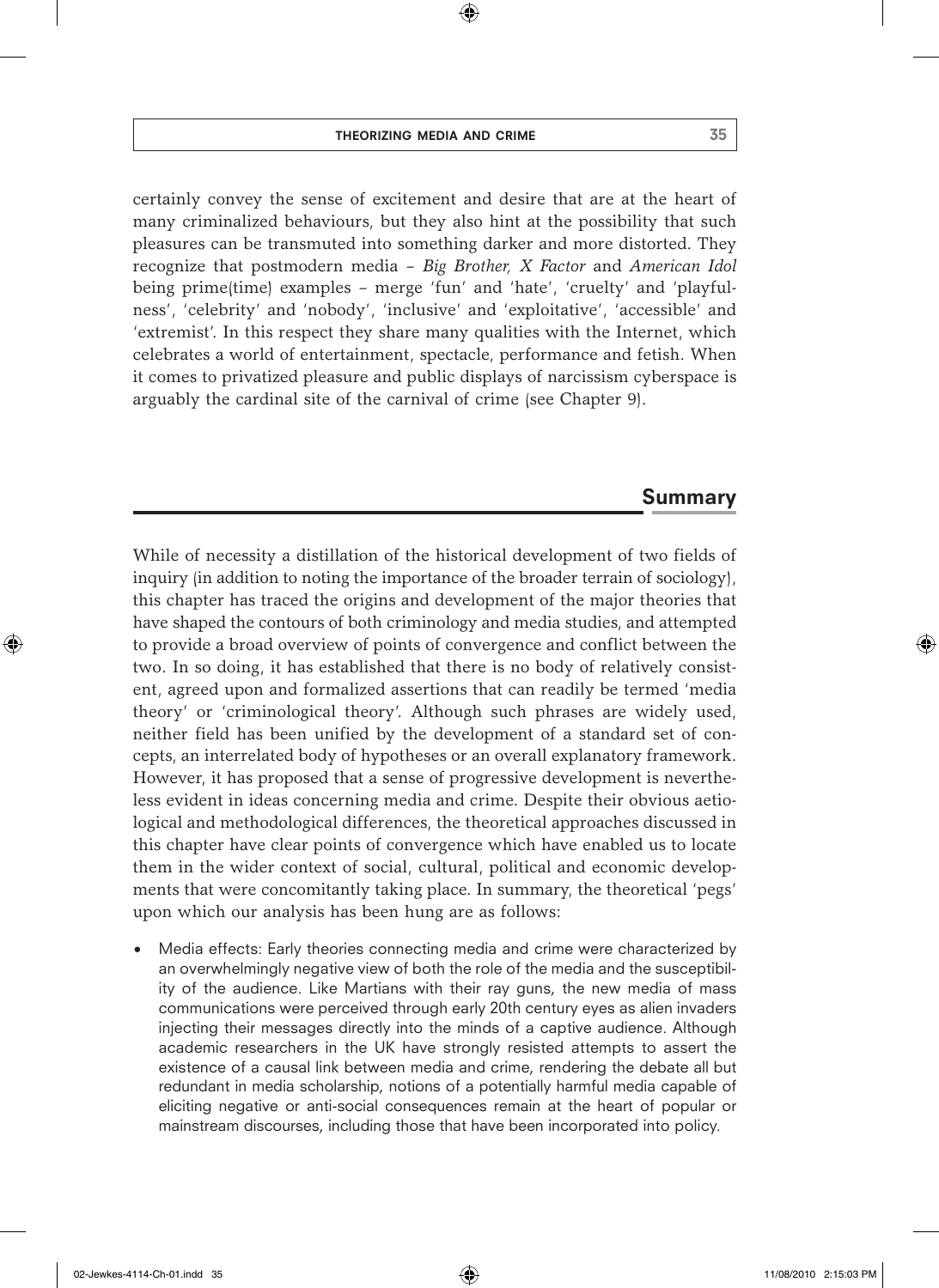$\textcircled{\scriptsize{*}}$ 

- Strain theory and anomie: Merton's development of anomie helps us to understand the strain caused by a disjuncture between the cultural goals of wealth and status, and legitimate means of achieving those goals. For those with few means of attaining success through normal, legal channels, the media might be said to place incalculable pressure, creating a huge ungratified well of desire with little opportunity of fulfilment. It is in such circumstances that some individuals pursue the culturally desirable objectives of success and material wealth via illegitimate paths. Recent commentators on anomie have suggested that disaffected individuals overcome feelings of isolation and normlessness by forming communities based on shared tastes and opinions, and that the Internet has, for some, countered the sense of dislocation that gaps in wealth and status inevitably produce.
- Dominant ideology: With the rediscovery of Marx's writings on social structure, scholars in the 1960s and 1970s focused their attentions on the extent to which consent is 'manufactured' by the powerful along ideological lines. According to the dominant ideology approach, the power to criminalize and decriminalize certain groups and behaviours lies with the ruling élite who – in a process known as 'hegemony' – win popular approval for their actions via social institutions, including the media. In short, powerful groups achieve public consensus on definitions of crime and deviance, and gain mass support for increasingly draconian measures of control and containment, not by force or coercion, but by using the media to subtly construct a web of meaning from a number of ideological threads which are then articulated into a coherent popular discourse.
- Pluralism: This perspective emerged as a challenge to hegemonic models of media power. Pluralism emphasizes the diversity and plurality of media channels available, thus countering the notion that any ideology can be dominant for any length of time if it does not reflect what people experience to be true. Although there is undoubtedly a firm alliance between most politicians and sections of the journalistic media, pluralists argue that the media's tendency to ignore, ridicule or demonize those whose politics and lifestyle lie beyond the consensual norm is changing, precisely because public sentiments have changed. There is growing antipathy to the apparatus of political communication and people's responses to crime will always be much more complex and diverse than any headline or soundbite might suggest. In addition, it might be argued that the quantity and rapidity of contemporary news-making undermines the notion of élite power and ensures that governments are accountable and responsive to their electorate.
- Postmodernism: As far as we can state that there are 'defining characteristics' of postmodernism, they include: the end of any belief in an overarching scientific rationality; the abandonment of empiricist theories of truth; and an emphasis on the fragmentation of experience and the diversification of viewpoints. The postmodernist rejection of claims to truth proposed by the 'grand theories' of the past, challenges us to accept that we live in a world of contradictions and inconsistencies which are not amenable to objective modes of thought. Within criminology, postmodernism implies an abandonment of the concept of crime and the construction of a new language and mode of thought to define processes of criminalization and censure. It is often suggested that, for postmodernists, there are no valid questions worth asking, and Henry and Milovanovic (1996) insist that crime will only stop being a problem once the justice system, media and criminologists stop focusing attention on it.

⊕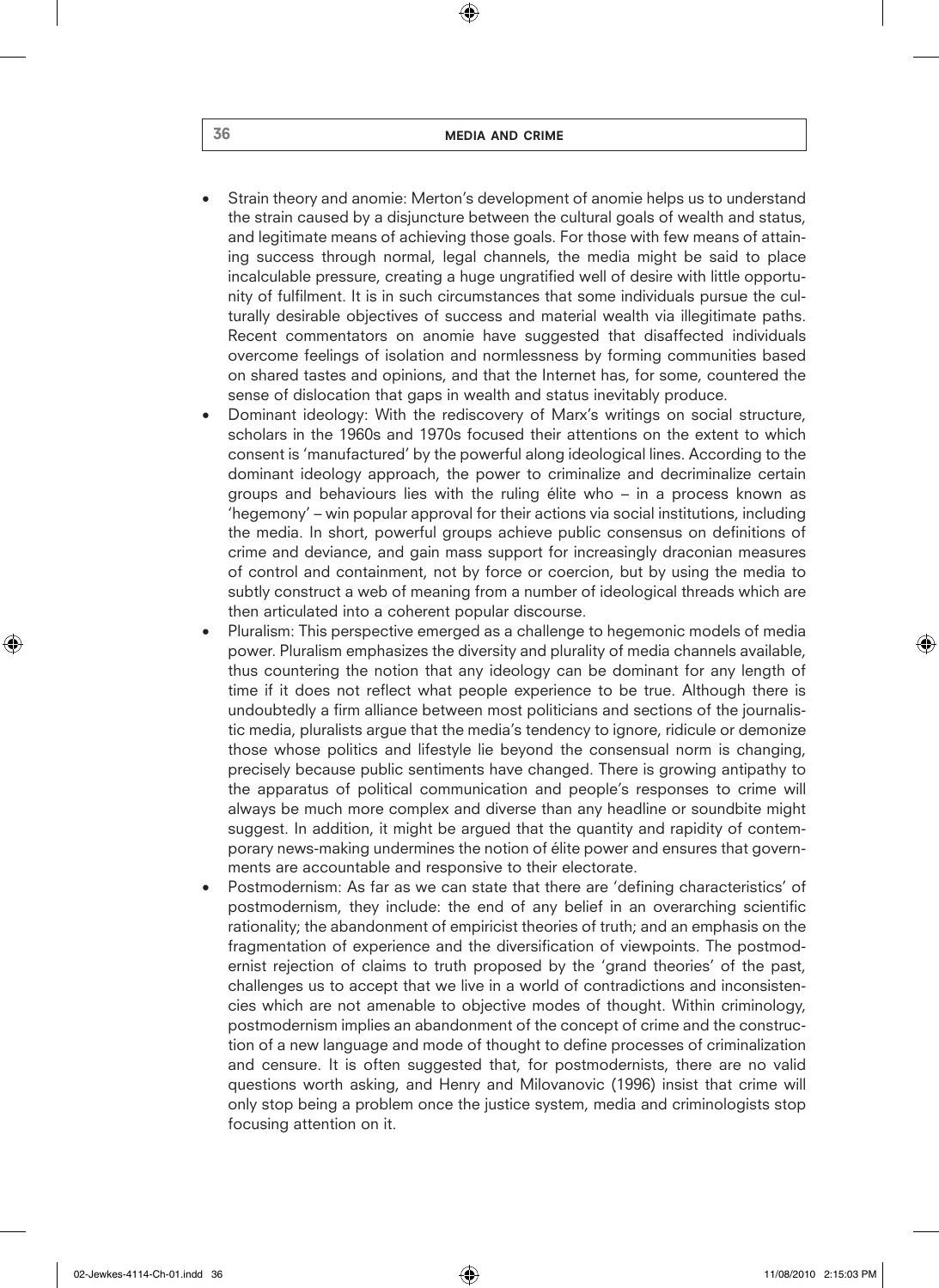# THEORIZING MEDIA AND CRIME **1999** 37

 $\textcircled{\scriptsize{*}}$ 

• Cultural criminology: Media and culture are central to this form of criminological analysis; style is substance and meaning resides in representation. Consequently, crime and crime control can only be understood as an ongoing spiral of inter-textual, image-driven, media loops (Ferrell, 2001). Cultural criminology embraces postmodern ideas and underpins them with some more 'radical' yet established concerns, borrowing especially from the work of British scholars in the 1970s on subcultures and mediated forms of social control. And, in a decisive break with traditional, 'positivist' criminologies which have been unconcerned with 'feeling' and 'pleasure', cultural criminology also draws attention to the fact that crime can have a carnivalesque quality; it is exhilarating, performative and dangerous.

# STUDY QUESTIONS

- 1. Choose one of the theories discussed in this chapter and discuss the contribution it has made to our understanding of the relationship between media and crime.
- 2. As the War of the Worlds radio broadcast demonstrates, concerns about media effects frequently reflect or crystallize deeper anxieties in periods of social upheaval. What examples of contemporary concerns about the effects of the media can you think of, and in what ways might they be attributed to wider anxieties about social change?
- 3. Conduct a content analysis of a week's news. What evidence can you find for the proposition that news is ideology and that the mass media are effectively assimilated into the goals of government policy on crime, law and order?
- 4. In a challenge to Marxist-inspired critiques, some cultural theorists (for example, Fiske, 1989) argue that all popular culture is the 'people's culture' and emerges from 'below' rather than being imposed from 'above'. It is thus seen to be independent of, and resistant to, the dominant hegemonic norms. What implications does this have for those who hold deviant or oppositional viewpoints? Can 'popular' culture really be described as non-hierarchical when it celebrates power and violence for men, and sexual availability and victimization among women and children?
- 5. At the heart of postmodern analyses lies the thorny question of why crime is threatening and frightening, yet at the same time popular and 'entertaining'. How would you attempt to answer this question?

# FURTHER READING

A good place to start is the collection of readings with annotations brought together by Chris Greer: Greer, C. (2009) Crime and Media: A Reader (Routledge). Your university library may hold Jewkes, Y. (2009) Crime and Media: Three Volume

♠

#### 02-Jewkes-4114-Ch-01.indd 37 11/08/2010 2:15:03 PM